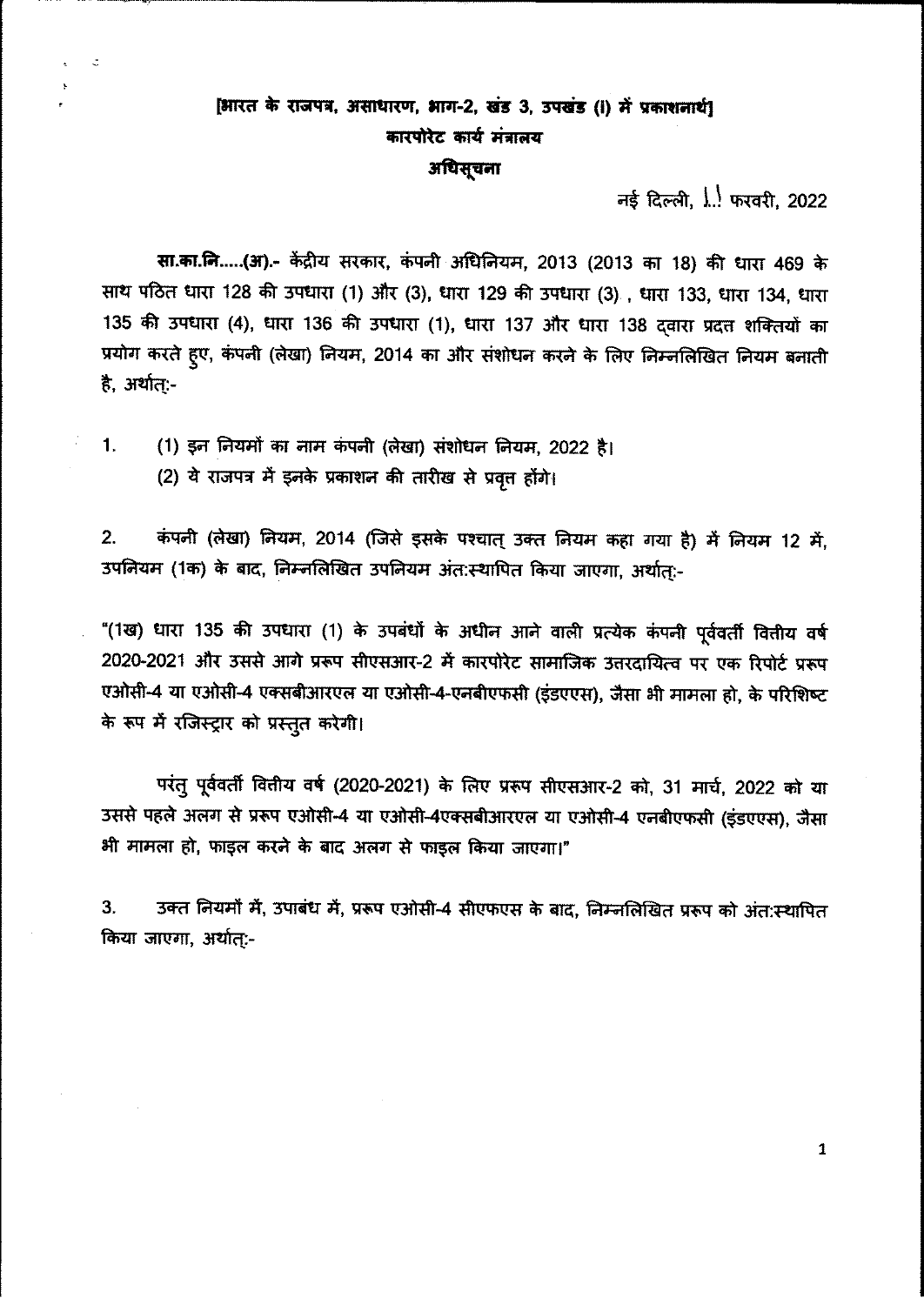| सीएसआर-2<br>[कंपनी (लेखा) नियम, 2014 के नियम 12  <br>के उपनियम (।ख) के अनुसार]<br>सत्यमेव जयते | पर रिपोर्ट |  |  | कारपोरेट सामाजिक उत्तरदायित्व (सीएसआर) |
|------------------------------------------------------------------------------------------------|------------|--|--|----------------------------------------|
|------------------------------------------------------------------------------------------------|------------|--|--|----------------------------------------|

~cti'r~ .~.~

प्ररूप भरने के निदेश किट देखें।

- 1. .(CIl) ~ cti'r CfiF(4nc: q~iUCFi ~ (~~ ~ ~ \*(ख) कंपनी का नाम ........................
	- (dT) ~ ~ '(W1~tC'1 Cfil;qh'l;q CfiT tfOT .
	- ('EI) ~ cti'r \$'-~ ~ .

2. (क) \* वितीय वर्ष जिससे कारपोरेट सामाजिक उत्तरदायित्व ब्यौरा संबंधित है: ...... (~~I<flt) ~ .. (~~/CfIt) (1cfi" (ख) \* कंपनी दवारा फाइल एओसी-4/एओसी-4एक्सबीआरएल/एओसी-4 एनबीएफसी का एसआरएन ~ ~ tilq,(OI .

- 3. (i) \*निवल मूल्य .............................
	- (ii) \*टर्नओवर .........................
	- (iii) \*निवल लाभ ..................
	- (iv) सीएसआर प्रयोज्यता को उत्प्रेरित करने वाले मानदंड

4. (क)(i) क्या सीएसआर समिति का गठन किया गया है Oहां Oनहीं Oलागू नहीं

(ii) ~ 'H~ffi ~ ~ ~yq;l cti'r ~ .

(iii) वर्ष के दौरान आयोजित सीएसआर समिति की बैठकों की संख्या ......................

| क्र.सं. | डीआईएन | निदेशक<br>का   वर्ग<br>नाम | वर्ष के दौरान  सीएसआर समिति की  <br>  बैठकों की संख्या जिनमें भाग लिया <sup>।</sup><br>गया |
|---------|--------|----------------------------|--------------------------------------------------------------------------------------------|
|         |        |                            |                                                                                            |
|         |        |                            |                                                                                            |
|         |        |                            |                                                                                            |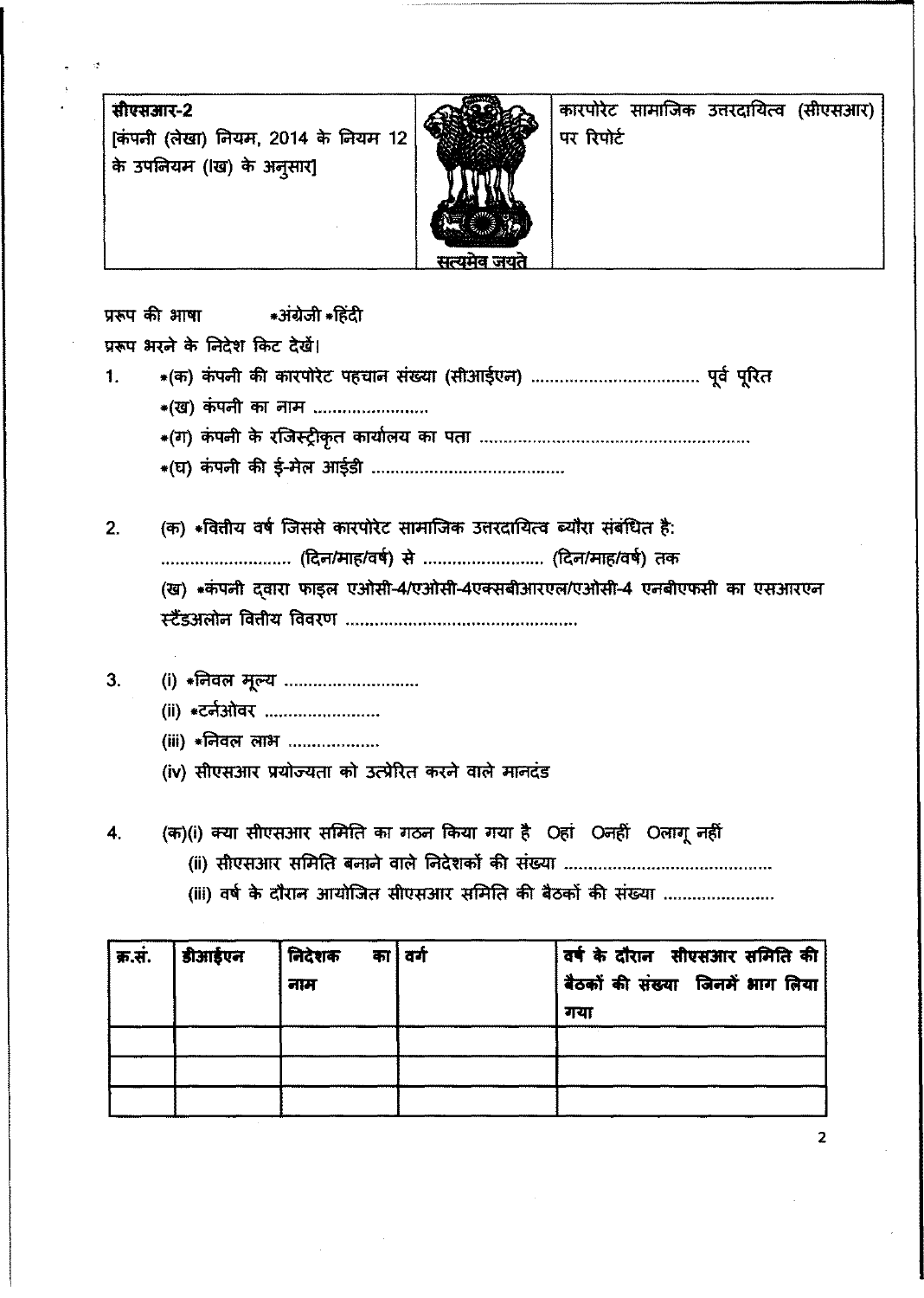(ख)(i) \*क्या कंपनी की कोई वेबसाइट है o oहां oनहीं

(ii) ~ ~, eft cr.r-~ ~ <fit .

(iii) क्या कंपनी (सीएसआर नीति) नियम, 2014 के नियम 9 के अनुसरण में कंपनी की वेबसाइट पर निम्नलिखित को प्रकट किया गया है:

| • सीएसआर समिति की संरचना                 |            | ०हां ०नहीं ०लागूनहीं |
|------------------------------------------|------------|----------------------|
| • सीएसआर नीति                            | ०हां ०नहीं |                      |
| • बोर्ड दवारा अनुमोदित सीएसआर परियोजनाएं | ०हां ०नहीं |                      |

(ग)\*(i) क्या कंपनी (सीएसआर नीति) नियम, 2014 के नियम 8 के उपनियम (3) के अनुसरण में सीएसआर परियोजनाओं का प्रभाव मूल्यांकन किया गया है, यदि लागू हो

oहां oनहीं oलागूनहीं

(ii) \*यदि हां, तो क्या बोर्ड की रिपोर्ट में इसे प्रकट किया गया है oहां oनहीं

(iii) वेब-लिंक प्रदान करें, यदि कोई हो .......................

(घ)(i)\*क्या कंपनी (सीएसआर नीति) नियम, 2014 के नियम 7 के उपनियम (3) के अनुसरण में कोई 'CIftt :aJiI41~CI1 \* ftit1:r ~ ~ o~ ~ \_"

(ii) यदि हां, तो ब्यौरा प्रदान करें:

| क्र.सं         | वितीय वर्ष                                  | मूजरा<br>Ă) |  | के लिए वित्तीय वर्ष में मुजरा की शेष राशि<br>उपलब्ध राशि (रुपये राशि, यदि कोई हो (रुपये में) (रुपये में) |  |
|----------------|---------------------------------------------|-------------|--|----------------------------------------------------------------------------------------------------------|--|
|                | वि.व.-1 (वितीय वर्ष के<br>समाप्ति की तारीख) |             |  |                                                                                                          |  |
| $\overline{2}$ | वि.व.-2 (वितीय वर्ष के<br>समाप्ति की तारीख) |             |  |                                                                                                          |  |
| 3              | वि.व.-3 (वितीय वर्ष के<br>समाप्ति की तारीख) |             |  |                                                                                                          |  |
|                | कल                                          |             |  |                                                                                                          |  |

5. (क) \*क्या कंपनी अपने निगमन के बाद से तीन वितीय वर्षों की अवधि को पूरा कर लिया है  $*$ हां  $*$ नहीं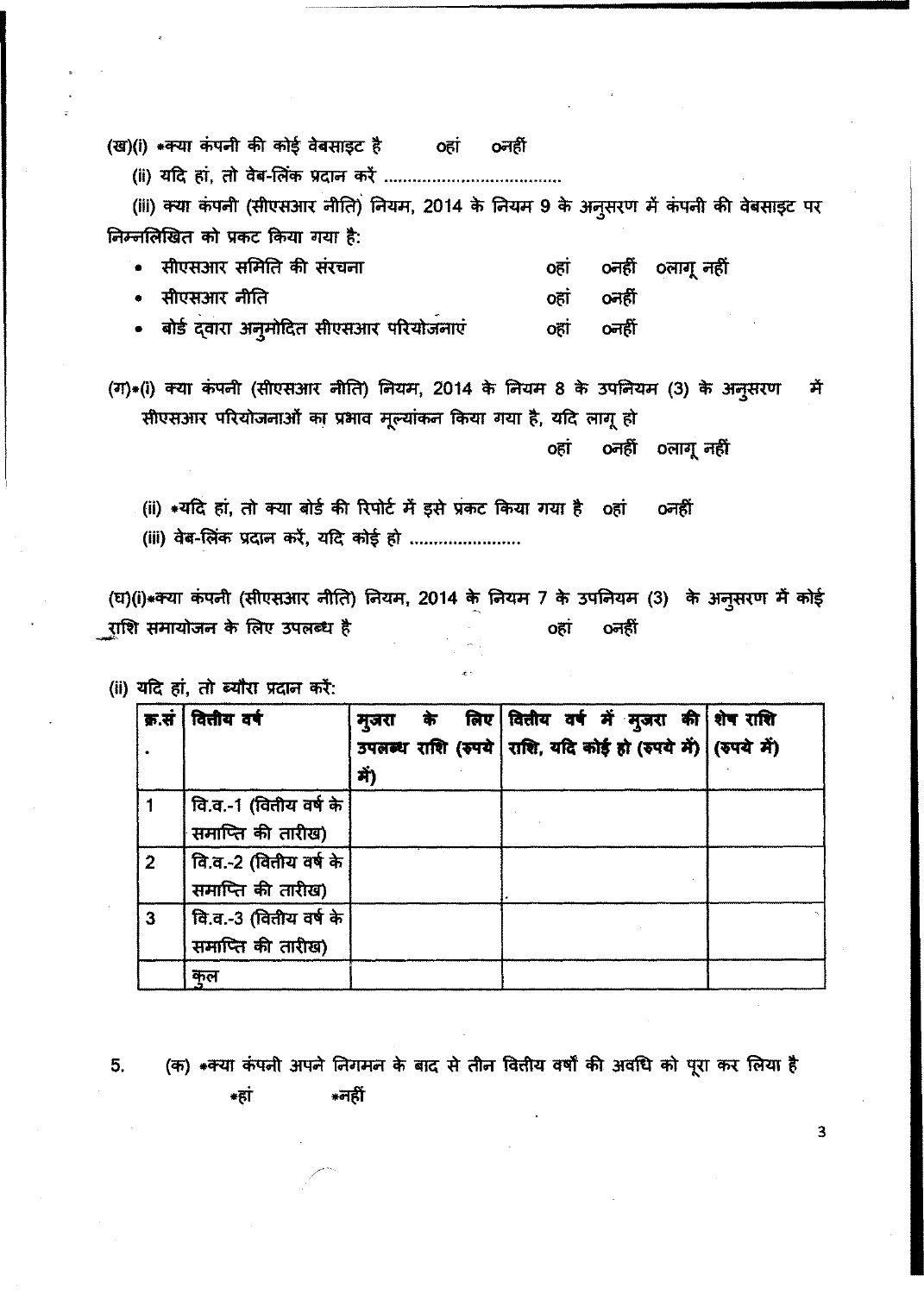(ख) यदि नहीं, तो निगमन के बाद से पूरा हुए वितीय वर्षों की संख्या प्रदान करें ................ (ग)\*पिछले वितीय वर्ष के लिए निवल लाभ और अन्य विवरण:

| क्र.सं.        | विवरण                            | राशि (रुपये में)     |            |              |  |  |  |  |
|----------------|----------------------------------|----------------------|------------|--------------|--|--|--|--|
|                |                                  | वितीय वर्ष-1 $\vert$ | वित वर्ष-2 | वितीय वर्ष-3 |  |  |  |  |
|                | कर देने से पूर्व लाभ             |                      |            |              |  |  |  |  |
| 2 <sup>7</sup> | धारा 198 . के अधीन परिकलित निवल  |                      |            |              |  |  |  |  |
|                | लाभ                              |                      |            |              |  |  |  |  |
| 3 <sup>1</sup> | सीएसआर नीति नियम 2014 के नियम    |                      |            |              |  |  |  |  |
|                | 2(1)(ज) के अनुसार समायोजित कुल   |                      |            |              |  |  |  |  |
|                | राशि                             |                      |            |              |  |  |  |  |
| $\overline{4}$ | धारा 135 के लिए कुल निवल लाभ (2- |                      |            |              |  |  |  |  |
|                | 3)                               |                      |            |              |  |  |  |  |

('El'). too 135(5) ~ ~ ~ CfiT ~ fi1crc;r (iJJ3'f ......•••...........•.......•....

6. (क) स्थारा 135(5) के अनुसार कंपनी के औसत निवल लाभ का 2% .............. (ख)\*सीएसआर परियोजनाओं/कार्यक्रमों या पिछले वितीय वर्ष में किए गए कार्यकलापों से उत्पन्न ~)1r, ~ ~ trr . (ग)\* वितीय वर्ष के लिए निर्धारित राशि, यदि कोई हो ......................... (घ)\*वितीय वर्ष के लिए कुल सीएसआर दायित्व (6क+6ख+6ग) .........................

7. (क)\*क्या वितीय वर्ष के लिए सीएसआर राशि व्यय की गई है (ख) यदि हां, तो व्यय की गई सीएसआर राशि:  $*$ हां  $*$ नहीं

- o वर्तमान परियोजनाएं
- o वर्तमान परियोजनाओं के अतिरिक्त
- o दोनों (वर्तमान और वर्तमान परियोजनाओं के अतिरिक्त)
- (i) वितीय वर्ष के लिए वर्तमान परियोजनाओं पर व्यय की गई सीएसआर राशि का विवरण: वितीय वर्ष के लिए चल रही परियोजनाओं की संख्या ...................................

|    | 2      | з           |         | 5         |          |        |          |                |                    | 10                           |       |
|----|--------|-------------|---------|-----------|----------|--------|----------|----------------|--------------------|------------------------------|-------|
| ₩. | গবিষাৰ | अनुसूची     | परियोज  | स्थानीय   | परियोजना | का     | परियोज   | वितीय वर्ष में | कार्याल्वयन<br>का  | कार्याल्ययन<br>का            | तरीका |
| ₩. | 罪      | -में<br>VII | 罪<br>का | शेत्र     | स्थान    |        | की<br>ना | बर्ग की<br>ाई  | तरीका<br>$\bullet$ | कार्याल्वयन एजेंसी के माध्यम |       |
|    | आईडी   | गतिविधि     | माम     | (हांग्लही |          |        | अवधि     | राशि<br>(रूपये |                    | से                           |       |
|    |        | याँ<br>की   |         |           |          |        | (महीर्मो | ۸ň             | प्रत्यक्ष          |                              |       |
|    |        | से<br>सूची  |         |           |          |        | 前        |                |                    |                              |       |
|    |        | मद          |         |           |          |        |          |                | $(i$ i/लहीं)       |                              |       |
|    |        |             |         |           |          |        |          |                |                    | सीएसआर                       |       |
|    |        |             |         |           | ৰাজৰ     | त्रिला |          |                |                    | रजिस्ट्रीकरण                 | लाम   |
|    |        |             |         |           |          |        |          |                |                    | संख्या                       |       |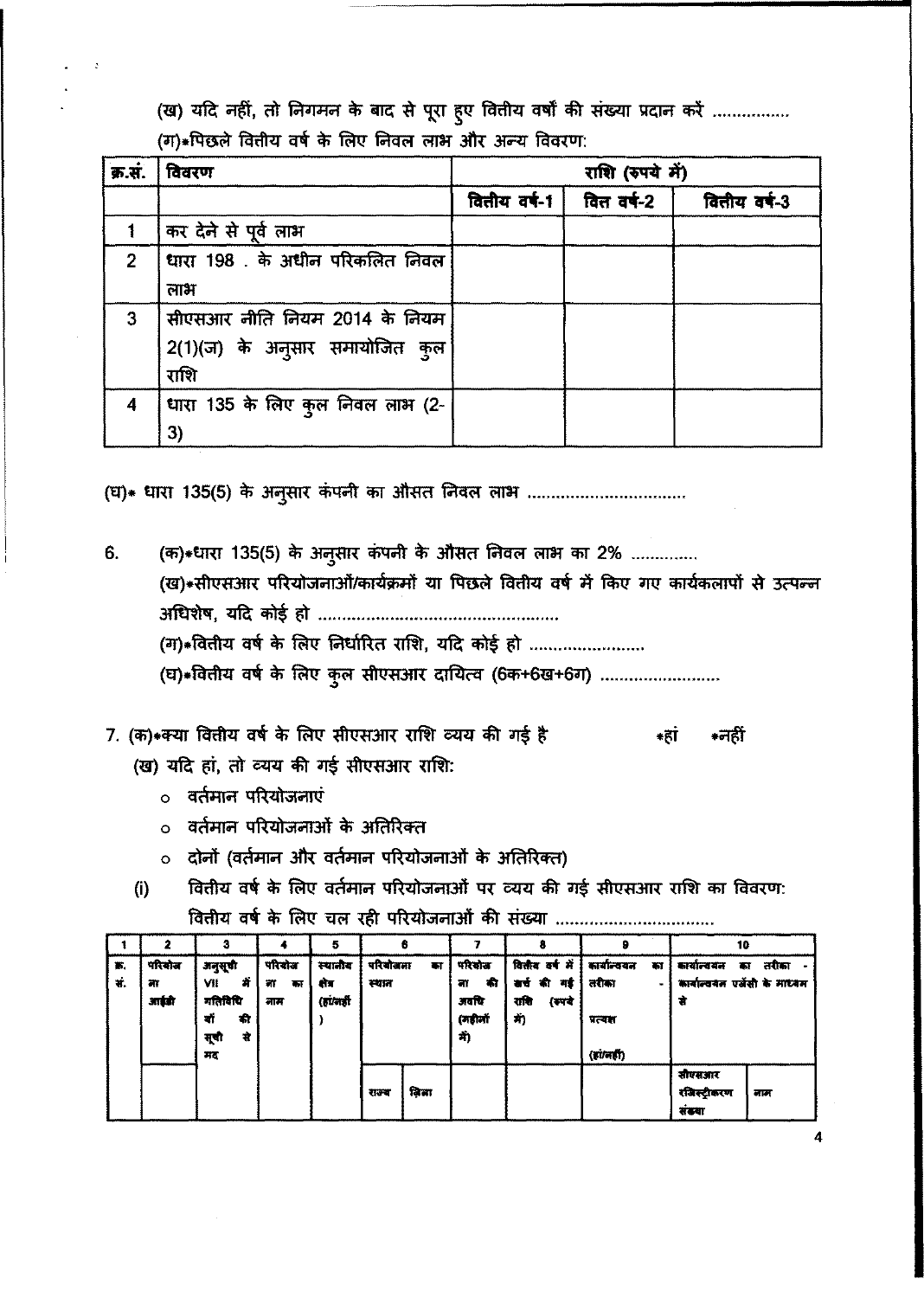|  |  |  | कुल | $\mathsf{I}$ XX |  |  |
|--|--|--|-----|-----------------|--|--|
|  |  |  |     |                 |  |  |
|  |  |  |     |                 |  |  |

(ii) वितीय वर्ष के लिए चल रही परियोजनाओं के अतिरिक्त अन्य पर व्यय की गई सीएसआर राशि का विवरण:

|                | $\mathbf{2}$                                                         | 3                         | 4                                | 5                 |       | 6                                                      | 7                                                                            | 8                                                  |                 |
|----------------|----------------------------------------------------------------------|---------------------------|----------------------------------|-------------------|-------|--------------------------------------------------------|------------------------------------------------------------------------------|----------------------------------------------------|-----------------|
| क्र.सं.        | अनुसूची<br>में<br>VII<br>किए<br>कार्यकलापां<br>की<br>सूची<br>की मदें | परियोज<br>का<br>ना<br>नाम | स्यानीय<br>क्षेत्र<br>(हां/नहीं) | परियोजना का स्थान |       | वितीय वर्ष<br>में व्यय की<br>राशि<br>गई<br>(रुपये में) | कार्यान्वयन<br>का तरीका -<br>प्रत्यक्ष<br>$(i$ <i>i</i> $\overrightarrow{m}$ | कार्यान्वयन का तरीका -<br>कार्याल्वयन<br>माध्यम से | एजेंसी<br>ों के |
|                |                                                                      |                           |                                  | राज्य             | ज़िला |                                                        |                                                                              | सीएसआर<br>रजिस्ट्रीकरण<br>संख्या                   | नाम             |
|                |                                                                      |                           |                                  |                   |       |                                                        |                                                                              |                                                    |                 |
| $\overline{2}$ |                                                                      |                           |                                  |                   |       |                                                        |                                                                              |                                                    |                 |
| 3              |                                                                      |                           |                                  |                   |       |                                                        |                                                                              |                                                    |                 |
|                |                                                                      |                           |                                  |                   | कुल   | XX                                                     |                                                                              |                                                    |                 |

वितीय वर्ष के लिए चल रही परियोजनाओं के अतिरिक्त अन्य की संख्या

(ग)\* प्रशासनिक शिरोपरि में व्यय की गई राशि ........................

(च)\*वितीय वर्ष के लिए अव्ययित राशि/(अधिक) व्ययित की गई {6(घ)-7(ड.)] वर्तमान परियोजनाओं के 

(छ)\*वितीय के लिए अव्ययित सीएसआर खाते में हस्तांतरण के लिए पात्र राशि धारा 135(6) के अनुसार 

(ज)\*अनुसूची VII में विनिर्दिष्ट निधि में अंतरित की जाने वाली राशि

वित्तीय वर्ष (यदि वित्तीय वर्ष के लिए कुल अव्ययित से अधिक है) वर्तमान परियोजनाओं के लिए अव्ययित)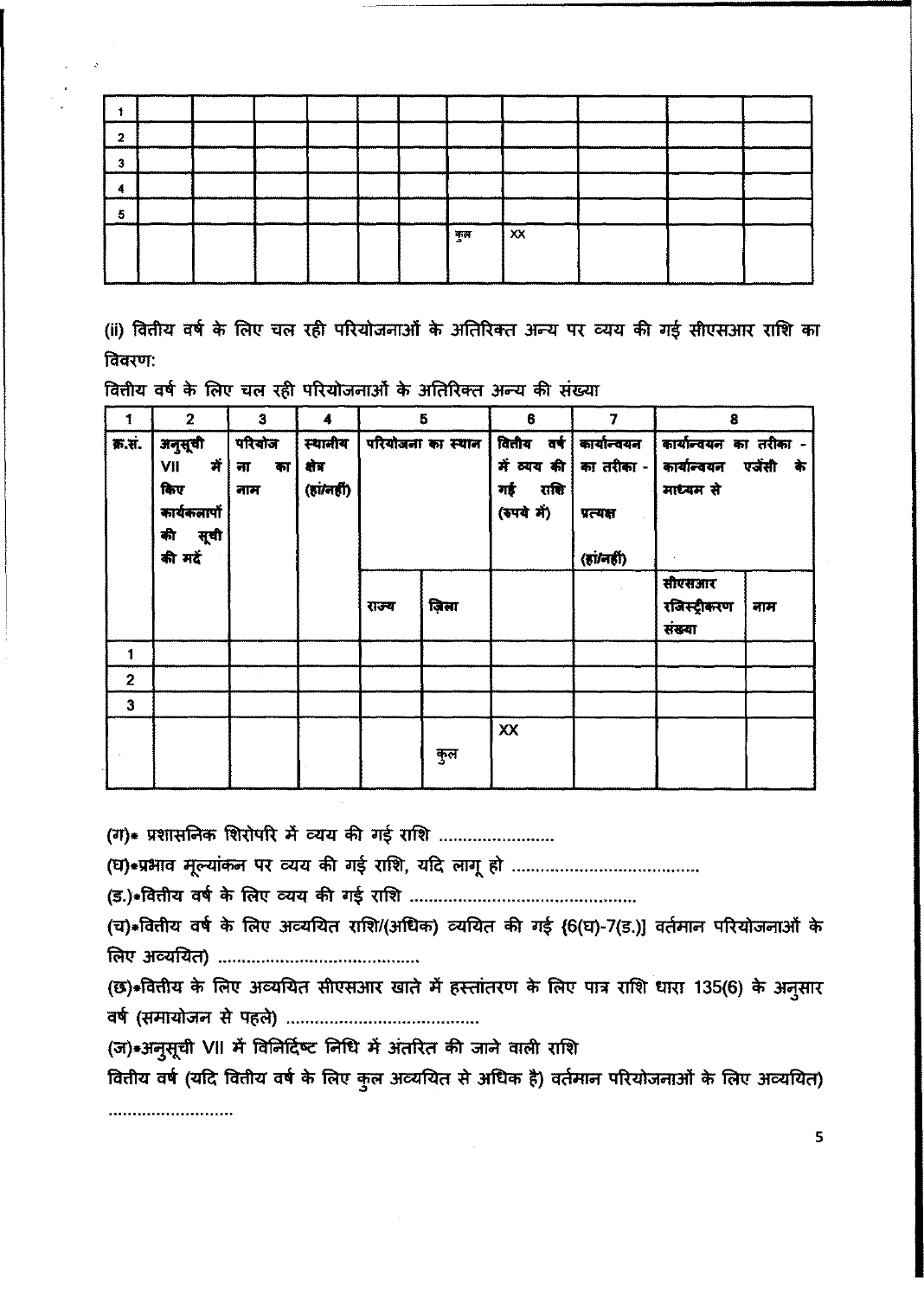8. वितीय वर्ष के लिए अव्ययित सीएसआर राशि के हस्तांतरण का विवरण: (क)धारा 135(6) के अनुसार अव्ययित सीएसआर खाते में अंतरण

|                        | अव्ययित सीएसआर राशि वस्तुत: अव्ययित स्थानांतरण की त्र्टि, यदि कोई हो |  |
|------------------------|----------------------------------------------------------------------|--|
|                        | खाते में अंतरित की जाने   सीएसआर     खाते     में   तारीख            |  |
| <sup>।</sup> वाली राशि | स्थानांतरित की गई                                                    |  |
|                        |                                                                      |  |

(ख)वितीय वर्ष के लिए धारा 135(5) के दूसरे परंतुक के अनुसार अनुसूची VII में विनिर्दिष्ट निधि में अंतरण:

|                                                                               |  |  |  | अन् <b>सूची VII में अन्</b> सूची VII में स्थानांतरण <sup>क्ष</sup> ी त्र्टि, यदि कोई हो |
|-------------------------------------------------------------------------------|--|--|--|-----------------------------------------------------------------------------------------|
| <sub>।</sub> विनिर्दिष्ट     निधि     मॅ   विनिर्दिष्ट  निधि  मॅ  मूल   तारीख |  |  |  |                                                                                         |
| अंतरित की जाने वाली   रूप से अंतरित राशि                                      |  |  |  |                                                                                         |
| राशि                                                                          |  |  |  |                                                                                         |
|                                                                               |  |  |  |                                                                                         |
|                                                                               |  |  |  |                                                                                         |

9. \* कारण निर्दिष्ट करें यदि कंपनी धारा 135(5) के अनुसार औसत निवल लाभ का दो प्रतिशत व्यय करने में विफल रही है:

10. \* क्या पिछले तीन वितीय वर्षों (22 जनवरी, 2021 के बाद समाप्त होने वाले वितीय वर्ष) की कोई 31व्ययित राशि वितीय वर्ष में व्यय की गई है \*हां \* नहीं

(क) पिछले तीन वितीय वर्ष (वर्षों) से संबंधित वितीय वर्ष में व्यय की गई सीएसआर राशि का विवरण:

| 茶.开. | पूर्ववर्ती | 135(6)<br>धारा | धारा             |                | 135 सितीय वर्ष में   धारा 135(5), यदि कोई हो, के   आगामी       |             | व्दरि,<br>यदि |
|------|------------|----------------|------------------|----------------|----------------------------------------------------------------|-------------|---------------|
|      | वित्तीय    | अधीन           |                  |                | (6) के अधीन   ठयय की गई   दूसरे परंतुक के अनुसार   दितीय वर्षो |             | कोई हो        |
|      | वर्ष       | अव्ययित        | अव्ययित          | राशि<br>(रुपये | अनुसूची VII के अधीन में व्यय की                                |             |               |
|      |            | सीएसआर         | सीएसआर           | -Ť)            | विनिर्दिष्ट के रूप में एक निधि   जाने                          | वाली        |               |
|      |            | खाते           | में बाते में शेष |                | को हस्तांतरित राशि                                             | राशि<br>शेष |               |
|      |            | अंतरित<br>राशि | राशि<br>(रुपये   |                |                                                                | (रुपये मं)  |               |
|      |            | (रुपये में)    | में)             |                |                                                                |             |               |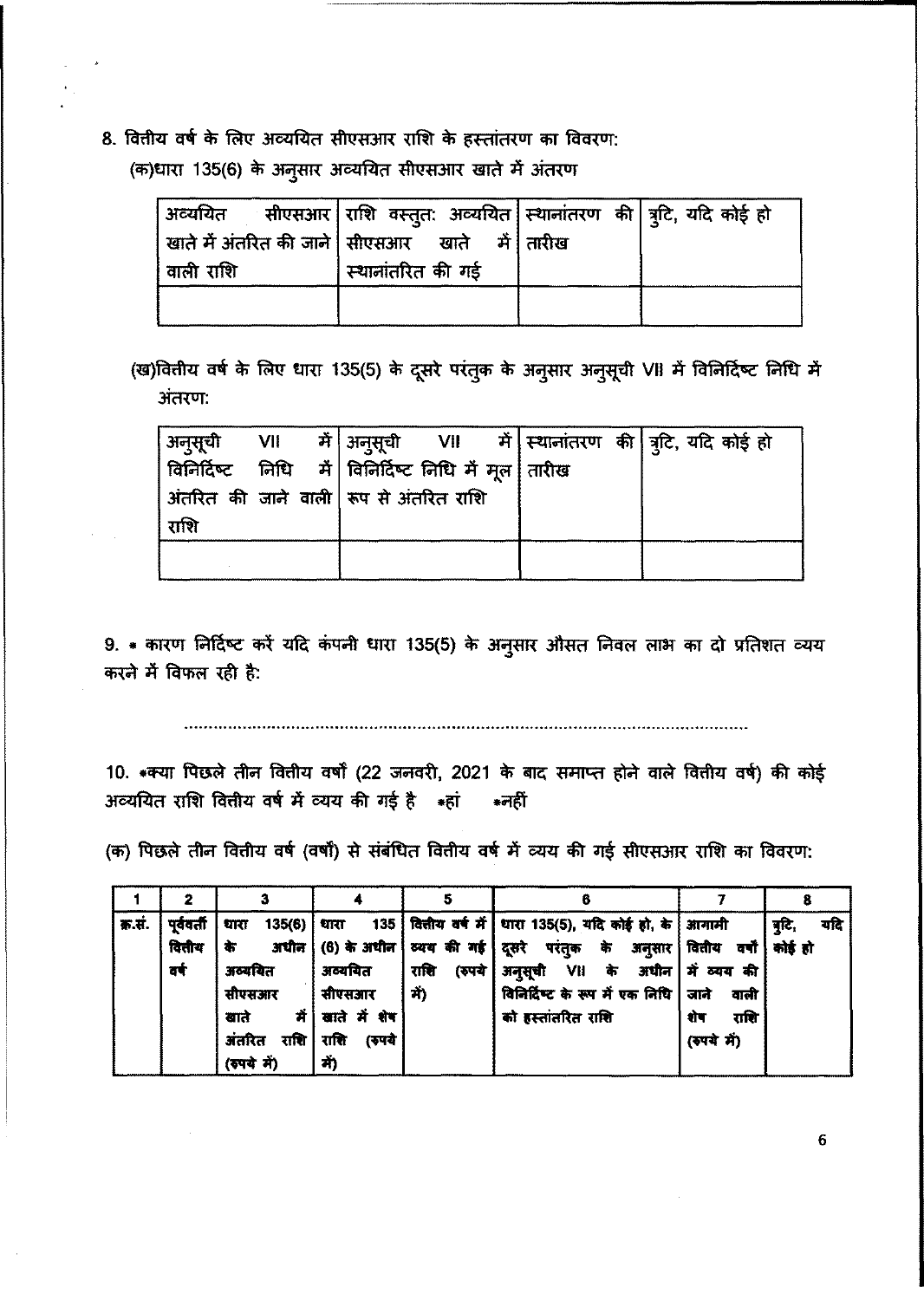|                |        |  |  | राशि (रुपये स्थानांतरण की<br>में) तिथि |  |
|----------------|--------|--|--|----------------------------------------|--|
|                | वितीय  |  |  |                                        |  |
|                | af-1   |  |  |                                        |  |
| $\overline{2}$ | वितीय  |  |  |                                        |  |
|                | वर्ष-2 |  |  |                                        |  |
| $\mathbf{3}$   | वितीय  |  |  |                                        |  |
|                | वर्ष-3 |  |  |                                        |  |
|                |        |  |  |                                        |  |

(ख) पिछले वितीय वर्ष(वर्षों) की चल रही परियोजनाओं के लिए वितीय वर्ष में खर्च की गई सीएसआर राशि का विवरण:

चल रही परियोजनाओं की संख्या .............................

|                | $\mathbf{2}$ | 3      | 4          | 5                 | 6          |                                   | 8          |
|----------------|--------------|--------|------------|-------------------|------------|-----------------------------------|------------|
| क्र.सं         | परियोज       | परियोज | वितीय      | वितीय वर्ष।       |            | वितीय वर्ष वितीय वर्ष के परियोजना | की         |
|                | ना           | ना का  | वर्ष       | की                |            | में व्यय की   अंत में व्यय        | स्थिति     |
|                | आईडी         | नाम    | जिसमें     | शुरुआत में        | गई राशि की | गई                                |            |
|                |              |        | परियोज     |                   |            | परियोजना (रुपये में)   संचयी राशि | पूर्ण/जारी |
|                |              |        | ना आरंभ कि | लिए               |            | (रुपये में)                       |            |
|                |              |        | की         | - की<br>गई   व्यय |            |                                   |            |
|                |              |        | थी         | राशि<br>गई        |            |                                   |            |
|                |              |        |            | (रुपये में)       |            |                                   |            |
| 1              |              |        |            |                   |            |                                   |            |
| $\overline{2}$ |              |        |            |                   |            |                                   |            |
| 3              |              |        |            |                   |            |                                   |            |
| 4              |              |        |            |                   |            |                                   |            |

(ग)(i) क्या पिछले तीन वितीय वर्षों से संबंधित अव्ययित राशि से वितीय वर्ष में कोई नई सीएसआर परियोजना शुरू की गई है ∗नहीं ∗हां

(ii) यदि हां, तो सीएसआर राशि व्यय की गई:

- o वर्तमान परियोजनाएं
- o वर्तमान परियोजनाओं के अतिरिक्त
- o दोनों (वर्तमान और वर्तमान परियोजनाओं के अतिरिक्त)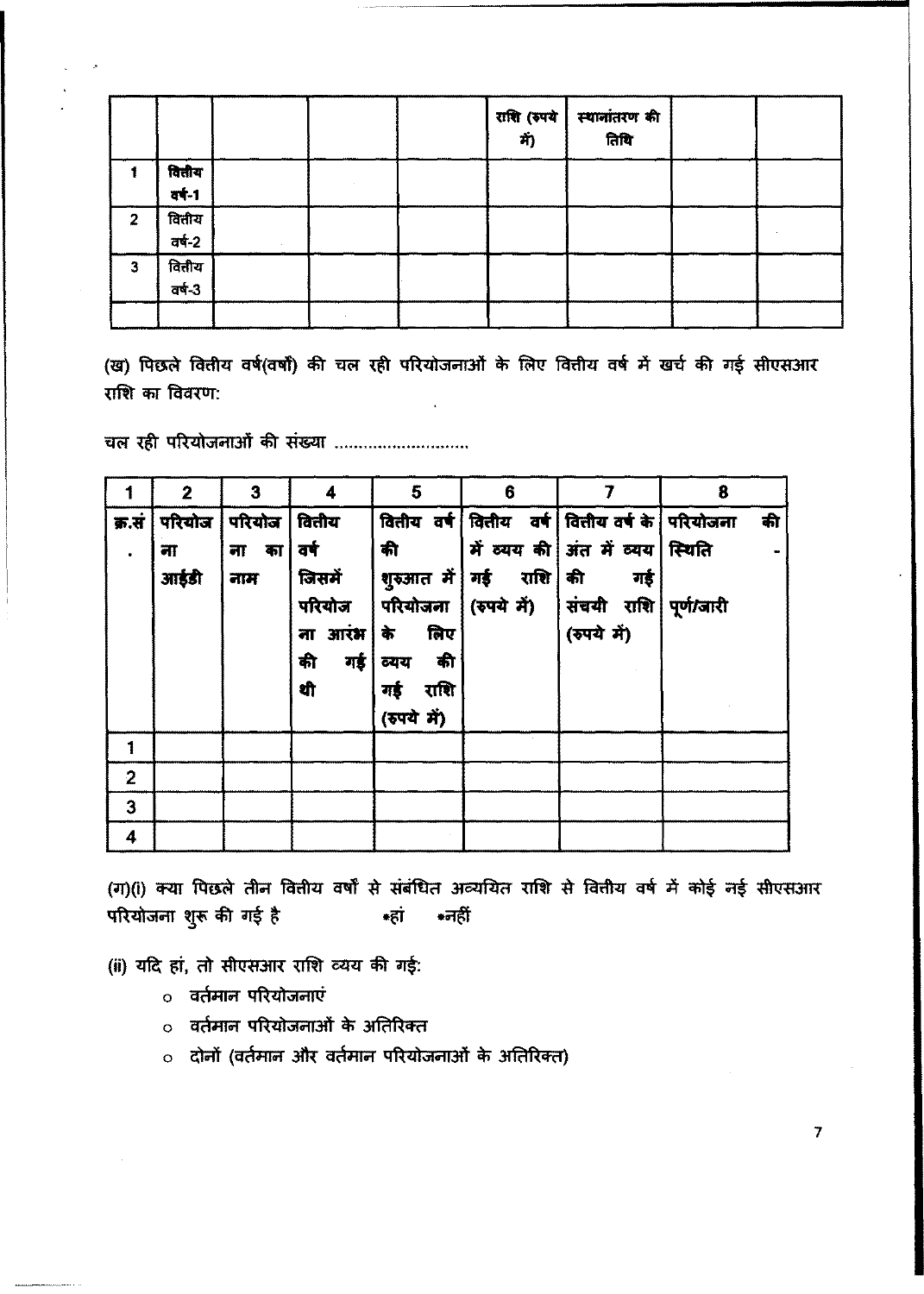(iii) वितीय वर्ष में वर्तमान में नई सीएसआर परियोजना पर व्यय की गई राशि का विवरण:

| 1               | 2                    | 3                                                | 4                                                    | 5                                           | 6                                   | 7     |                                | 8   | 9  | 10 | 11                               |     |  |  |                                          |  |  |  |  |  |  |  |  |  |                                                                                                     |                                                              |                                                     |                |
|-----------------|----------------------|--------------------------------------------------|------------------------------------------------------|---------------------------------------------|-------------------------------------|-------|--------------------------------|-----|----|----|----------------------------------|-----|--|--|------------------------------------------|--|--|--|--|--|--|--|--|--|-----------------------------------------------------------------------------------------------------|--------------------------------------------------------------|-----------------------------------------------------|----------------|
| 帯.<br><b>R.</b> | परियो<br>जना<br>आईडी | वितीय वर्ष<br>विससे नई<br>परियोजना<br>संबंधित है | अनुसूची VII<br>में<br>गतिविधियों<br>की सूची से<br>मद | परियोज<br>ना<br>$\overline{\bullet}$<br>माम | स्या<br>नीय<br>क्षेत्र<br>(i)<br>¢h |       | परियोजना का<br>स्थान<br>$\sim$ |     |    |    |                                  |     |  |  | यरिवास<br>ना की<br>अवयि<br>(महीलों<br>前) |  |  |  |  |  |  |  |  |  | वितीय वर्ष<br>में खर्च की<br>गई<br>राशि<br>$(\overline{v} \overline{v} \overline{a}, \overline{b})$ | कार्याज्ययत<br>का तरीका -<br>प्रत्यक्ष<br>$(i$ i $i$ a $(i)$ | कार्याल्य यन<br>माध्यम से - कार्यान्वयम का<br>तरीका | एजेंसी<br>ो के |
|                 |                      |                                                  |                                                      |                                             |                                     | राज्य | ज़िला                          |     |    |    | सीएसआर<br>रविस्ट्रीकरण<br>संस्था | नाम |  |  |                                          |  |  |  |  |  |  |  |  |  |                                                                                                     |                                                              |                                                     |                |
| 1               |                      |                                                  |                                                      |                                             |                                     |       |                                |     |    |    |                                  |     |  |  |                                          |  |  |  |  |  |  |  |  |  |                                                                                                     |                                                              |                                                     |                |
| $\mathbf{z}$    |                      |                                                  |                                                      |                                             |                                     |       |                                |     |    |    |                                  |     |  |  |                                          |  |  |  |  |  |  |  |  |  |                                                                                                     |                                                              |                                                     |                |
| 3               |                      |                                                  |                                                      |                                             |                                     |       |                                |     |    |    |                                  |     |  |  |                                          |  |  |  |  |  |  |  |  |  |                                                                                                     |                                                              |                                                     |                |
| 4               |                      |                                                  |                                                      |                                             |                                     |       |                                |     |    |    |                                  |     |  |  |                                          |  |  |  |  |  |  |  |  |  |                                                                                                     |                                                              |                                                     |                |
| 5               |                      |                                                  |                                                      |                                             |                                     |       |                                |     |    |    |                                  |     |  |  |                                          |  |  |  |  |  |  |  |  |  |                                                                                                     |                                                              |                                                     |                |
|                 |                      |                                                  |                                                      |                                             |                                     |       |                                | कुल | XX |    |                                  |     |  |  |                                          |  |  |  |  |  |  |  |  |  |                                                                                                     |                                                              |                                                     |                |

(iv) वितीय वर्ष में वर्तमान परियोजनाओं के अतिरिक्त अन्य नई व्यय की गई राशि का विवरण:

|           | 2                                  | 3                                                    | 4        | 5                              | 6                    |       |                          | 8                                                    | 9                                                  |           |
|-----------|------------------------------------|------------------------------------------------------|----------|--------------------------------|----------------------|-------|--------------------------|------------------------------------------------------|----------------------------------------------------|-----------|
| 蔪.<br>सं. | वितीय वर्ष<br>जिससे नई<br>परियोजना | अनुसूची VII  <br>में गतिविधियों का नाम<br>की सूची से | परियोजना | स्थानीय क्षेत्र<br>(हांग्नहीं) | परियोजना का<br>स्यान |       | वितीय वर्ष<br>राशि<br>गई | कार्याल्वयन<br>में व्यय की   का तरीका -<br>प्रत्यक्ष | कार्यान्वयन<br>माध्यम से - कार्यान्वयन<br>का तरीका | एजेंसी के |
|           | संबंधित है                         | ਸਟੇਂ                                                 |          |                                | राज्य                | ज़िला | (रुपये में)              | (हां नहीं)                                           | सीएसआर<br>रजिस्ट्रीकरण<br>संख्या                   | नाम       |
|           |                                    |                                                      |          |                                |                      |       |                          |                                                      |                                                    |           |
| 2         |                                    |                                                      |          |                                |                      |       |                          |                                                      |                                                    |           |
| 3         |                                    |                                                      |          |                                |                      |       |                          |                                                      |                                                    |           |
|           |                                    |                                                      |          |                                |                      | कल    | XX                       |                                                      |                                                    |           |

11. क्या वितीय वर्ष 2014-15 से वितीय वर्ष 2019-20 से संबंधित कोई अव्ययित राशि वितीय वर्ष में व्यय की गई है \*हां \*नहीं सीएसआर परियोजनाओं की संख्या

.....................................

| क्रमां | वितीय वर्ष   अनुसूची |         | परियोजना     | स्यानीय | परियोजना<br>का | ' वितीय                 | वर्ष   कार्यान्वयन | एजेंसी के <br>। कार्याल्वयन |
|--------|----------------------|---------|--------------|---------|----------------|-------------------------|--------------------|-----------------------------|
| क      | जिससे नई   VII       |         | में । का नाम | क्षेत्र | स्थान          | । मै खर्च की । का तरीका |                    | माध्यम से - कार्यान्वयन     |
|        |                      | गतिविधि |              | (right) |                |                         |                    | का तरीका                    |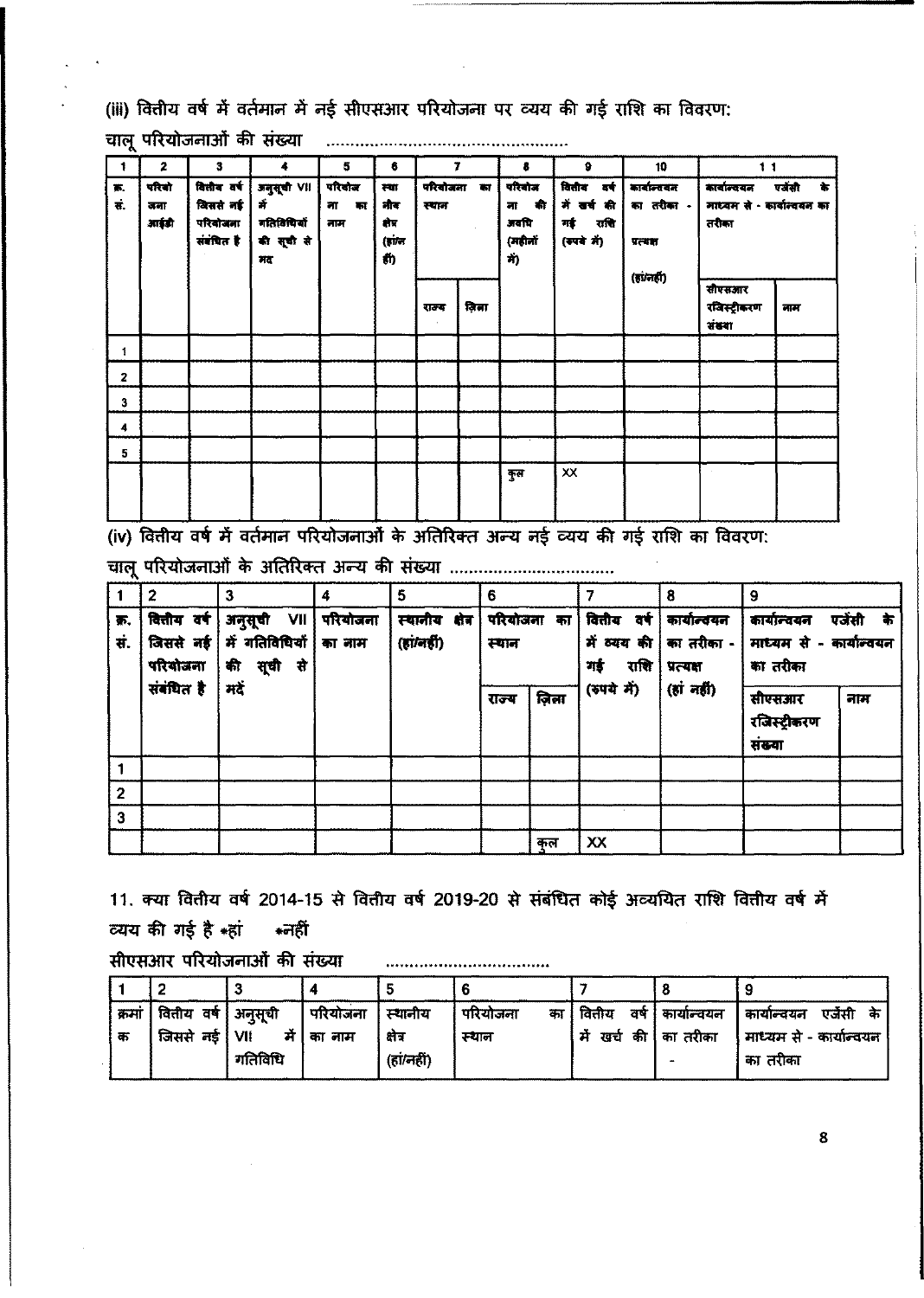| परियोजना               | यों | की |  | राज्य | जिला | गई<br>राशि | प्रत्यक्ष  | सीएसआर       |     |
|------------------------|-----|----|--|-------|------|------------|------------|--------------|-----|
| ्<br>संबंधित है   सूची |     | से |  |       |      | (रुपये मं) | (हां नहीं) | रजिस्ट्रीकरण | नाम |
|                        | मट  |    |  |       |      |            |            | संख्या       |     |
|                        |     |    |  |       |      |            |            |              |     |
|                        |     |    |  |       |      |            |            |              |     |
|                        |     |    |  |       |      |            |            |              |     |
|                        |     |    |  |       | कल   | XX         |            |              |     |

12. \* क्या वितीय वर्ष में व्यय किए गए सीएसआर के माध्यम से कोई पूंजीगत परिसंपत्ति निर्मित या अर्जित की गई है <u>कि उत्तर करने क</u>र्मी कार्य करने करने के अन्य

~ err, ~f1i(11~ "i~1dl(1 qfhiqRi41 ~ ~ ~ cR .

वितीय वर्ष में व्यय किए गए सीएसआर के माध्यम से इस प्रकार निर्मित या अर्जित की गई ऐसी संपत्ति (संपतियों) से संबंधित विवरण प्रस्तुत करें:

| क्र.सं. | संपति या परिसंपति संपति या निर्माण |     |       | व्यय        | की | रजिस्ट्रीकृत                     | स्वामी | की           |
|---------|------------------------------------|-----|-------|-------------|----|----------------------------------|--------|--------------|
|         | का संक्षिप्त विवरण  परिसंपति       |     | की    | गई          |    | इकाई/प्राधिकरण/लाभार्थी का विवरण |        |              |
|         | [संपत्ति का पूरा पता   का पिन      |     | तारीख | सीएसआर      |    |                                  |        |              |
|         | और स्थान सहित]                     | कोड |       | राशि        |    |                                  |        |              |
|         |                                    |     |       |             |    | सीएसआर                           | नाम    | रजिस्ट्रीकृत |
|         |                                    |     |       |             |    | रजिस्ट्रीकरण                     |        | पता          |
|         |                                    |     |       |             |    | यदि<br>संख्या,                   |        |              |
|         |                                    |     |       |             |    | लागू हो                          |        |              |
|         |                                    |     |       |             |    |                                  |        |              |
|         |                                    |     | कल    | <b>XXXX</b> |    |                                  |        |              |

(सभी क्षेत्रों को राजस्व रिकॉर्ड में दर्ज किया जाना चाहिए, फ्लैट नंबर, मकान नंबर, नगर कार्यालय / नगर *निगम / ग्राम* पंचायत को विनिर्दिष्ट किया जाना चाहिए और अचल संपति के क्षेत्र के साथ-साथ सीमाएं भी)

संतरन

संलग्नों की सूची

1. वैकल्पिक अनुलग्नक, यदि कोई हो

संलग्न करें

#### घोषणा

मैं कंपनी के निदेशक मंडल द्वारा संकल्प संख्या ......................... द्वारा तारीख ................... द्वारा इस प्ररूप पर हस्ताक्षर करने और यह घोषित करने के लिए प्राधिकृत हूं कि कंपनी अधिनियम, 2013 की सभी आवश्यकताओं और इसके अधीन बनाए गए नियमों के संबंध में इस मामले का अनुपालन किया गया है। मैं आगे घोषणा करता हूं कि: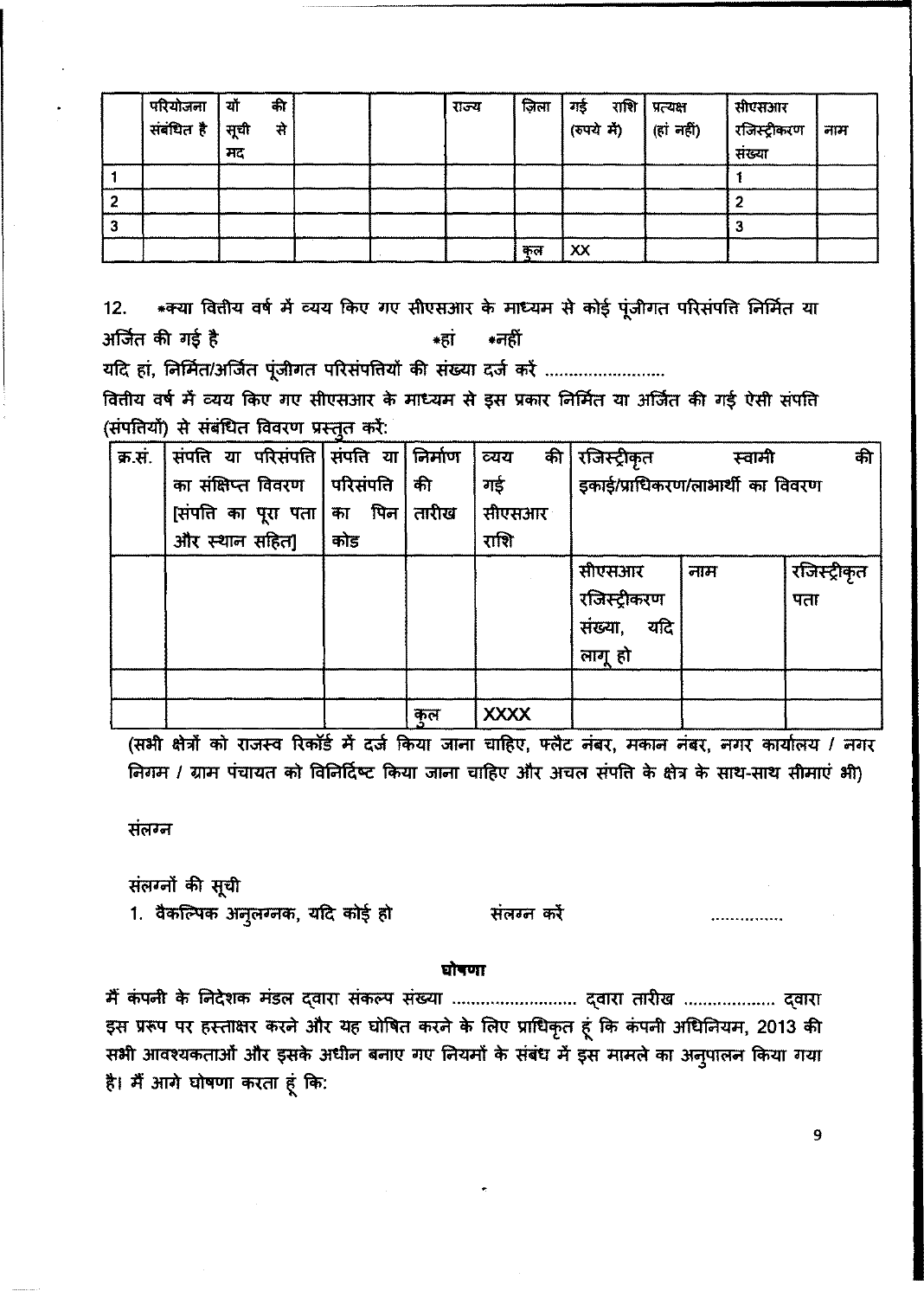13. इस प्ररूप में और इसके संलग्नक में जो कुछ भी कहा गया है वह सत्य, सही और पूर्ण है और इस प्ररूप की विषय वस्तू से संबंधित कोई भी सूचना सामग्री को छुपाया या छुपाया नहीं गया है और कंपनी दवारा बनाए गए मूल रिकॉर्ड के अनुसार है।

सभी आवश्यक संलग्ननक इस प्ररूप के साथ पूरी तरह से और स्पष्ट रूप से संलग्न किए गए हैं। 14.

निदेशक दवारा डिजीटल रूप से हस्ताक्षरित किया जाना है।

\*डिजीटल रूप में हस्ताक्षरित किया जाना है डीएससी बॉक्स

\*पदनाम .................................

\*निदेशक का डीआईएन ............................

टिप्पणः कंपनी अधिनियम, 2013 की धारा 448 और 449 के उपबंधों की ओर ध्यान आकर्षित किया जाता है जिनमें क्रमशः धोखाधड़ी, मिथ्या और मिथ्या साक्ष्य के लिए दंड का प्रावधान है।

यह ई-प्ररूप इलेक्ट्रॉनिक मोड के माध्यम से तथा फाइल करने वाली कंपनी दवारा प्रस्तुत विवरण की सत्यता के आधार पर कंपनी रजिस्ट्रार दवारा फाइल में रख दिया गया है।

| सेव | प्ररूप चैक करें | परियोजना आईडी बनाएं | प्रस्तुत करें |
|-----|-----------------|---------------------|---------------|
|     |                 |                     |               |

[फा.सं.1/19/2013-सीएल.V-भारत)  $2.4.4.392511$  $-$  11 | 2 | 2022 के.वी.आर. *मू*ति, संयुक्त सन्

टिप्पण: मूल नियम भारत के राजपत्र में संख्यांक सा.का.नि. 239 (अ), तारीख 31 मार्च, 2014 के अधीन प्रकाशित किए गए थे और बाद में अधिसूचना संख्या सा.का.नि. 723 (अ), तारीख 14 अक्टूबर, 2014, सा.का.नि. 37 (अ) तारीख 16 जनवरी, 2015, सा.का.नि. 680 (अ), तारीख 4 सितंबर, 2015, सा.का.नि. 742 (अ), तारीख 27 जुलाई, 2016, सा.का.नि. 1371 (अ), तारीख 7 नवंबर, 2017, सा.का.नि. 191 (अ), तारीख 27 फरवरी, 2018, सा.का.नि. 725 (अ), तारीख 31 जुलाई, 2018, सा.का.नि. 803 (अ), तारीख 22 अक्टूबर, 2019, सा.का.नि. 60 (अ), तारीख 30 जनवरी, 2020 और सा.का.नि. 205(अ), तारीख 24 मार्च, 2021 दवारा संशोधित किए गए थे।

•••••••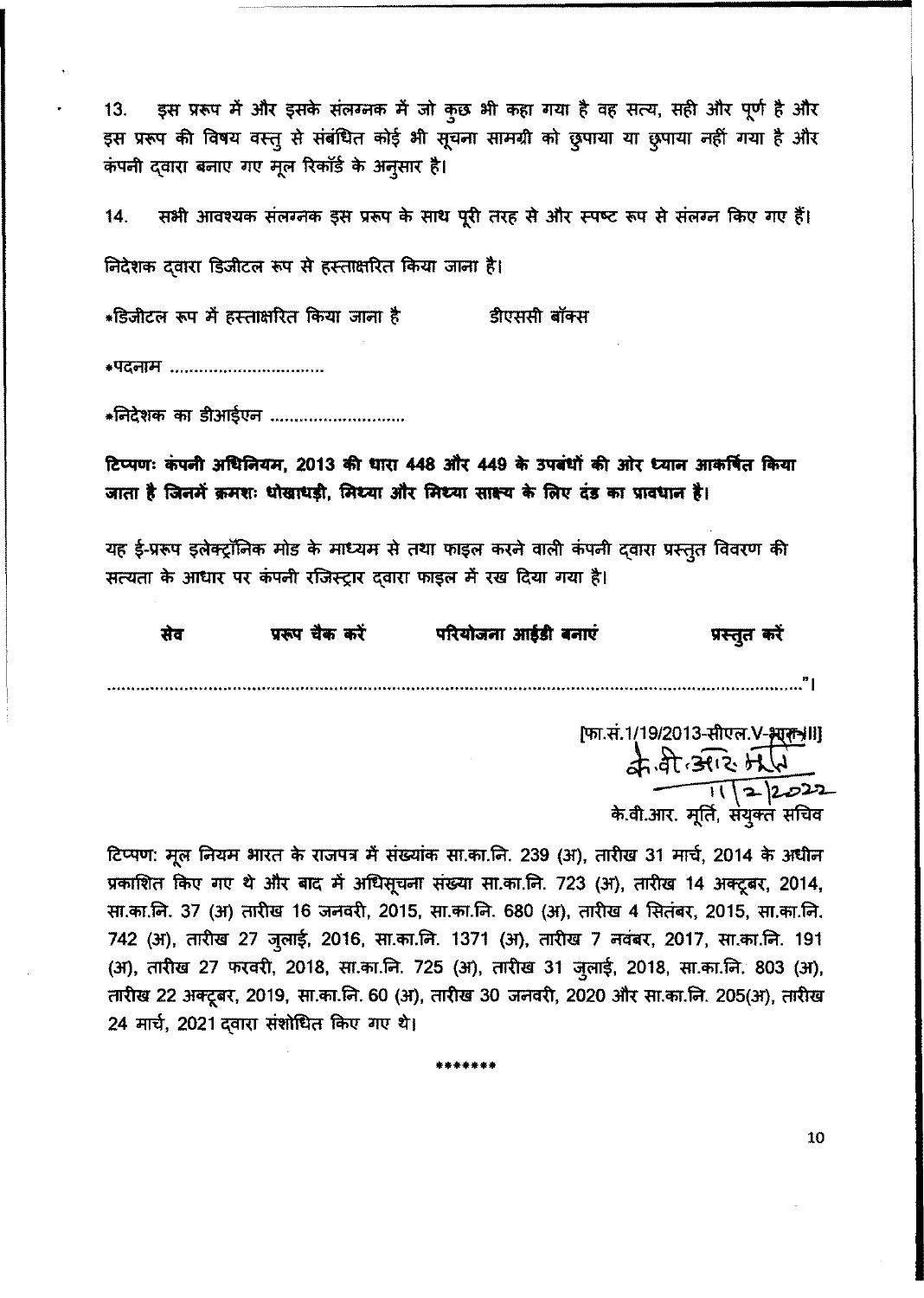## [TO BE PUBLLISHED IN THE GAZETTE OF INDIA, EXTRAORDINARY, PART II, SECTION 3, SUB-SECTION (i)]

#### MINISTRY OF CORPORATE AFFAIRS

### **NOTIFICATION**

New Delhi, the  $\Lambda$  February, 2022

1

G.S.R.- (E).—In exercise of the powers conferred by sub-sections (1) and (3) of section 128, sub section (3) of section 129, section 133, section 134, sub-section (4) of section 135, sub-section (1) of section 136, section 137 and section 138 read with section 469 of the Companies Act, 2013 (18 of 2013), the Central Government hereby makes the following rules further to amend the Companies (Accounts) Rules, 2014, namely:-

1. (1) These rules may be called the Companies (Accounts) Amendment Rules, 2022.

(2) They shall come into force on the date of their publication in the Official Gazette.

2. In the Companies (Accounts) Rules, 2014 (hereinafter referred to as the said rules), in rule 12, after sub-rule (IA), the following sub-rule shall be inserted, namely: -

"(IB) Every company covered under the provisions of sub-section (1) to section 135 shall furnish a report on Corporate Social Responsibility in Form CSR-2 to the Registrar for the preceding financial year (2020-2021) and onwards as an addendum to Form AOC-4 or AOC-4 XBRL or AOC-4 NBFC (Ind AS), as the case may be:

Provided that for the preceding financial year (2020-2021), Form CSR-2 shall be filed separately on or before  $31<sup>st</sup>$  March 2022, after filing Form AOC-4 or AOC-4 XBRL or AOC-4 NBFC (Ind AS), as the case may be.".

3. In the said rules, in the Annexure, after Form AOC-4 CFS, the following form shall be inserted, namely:-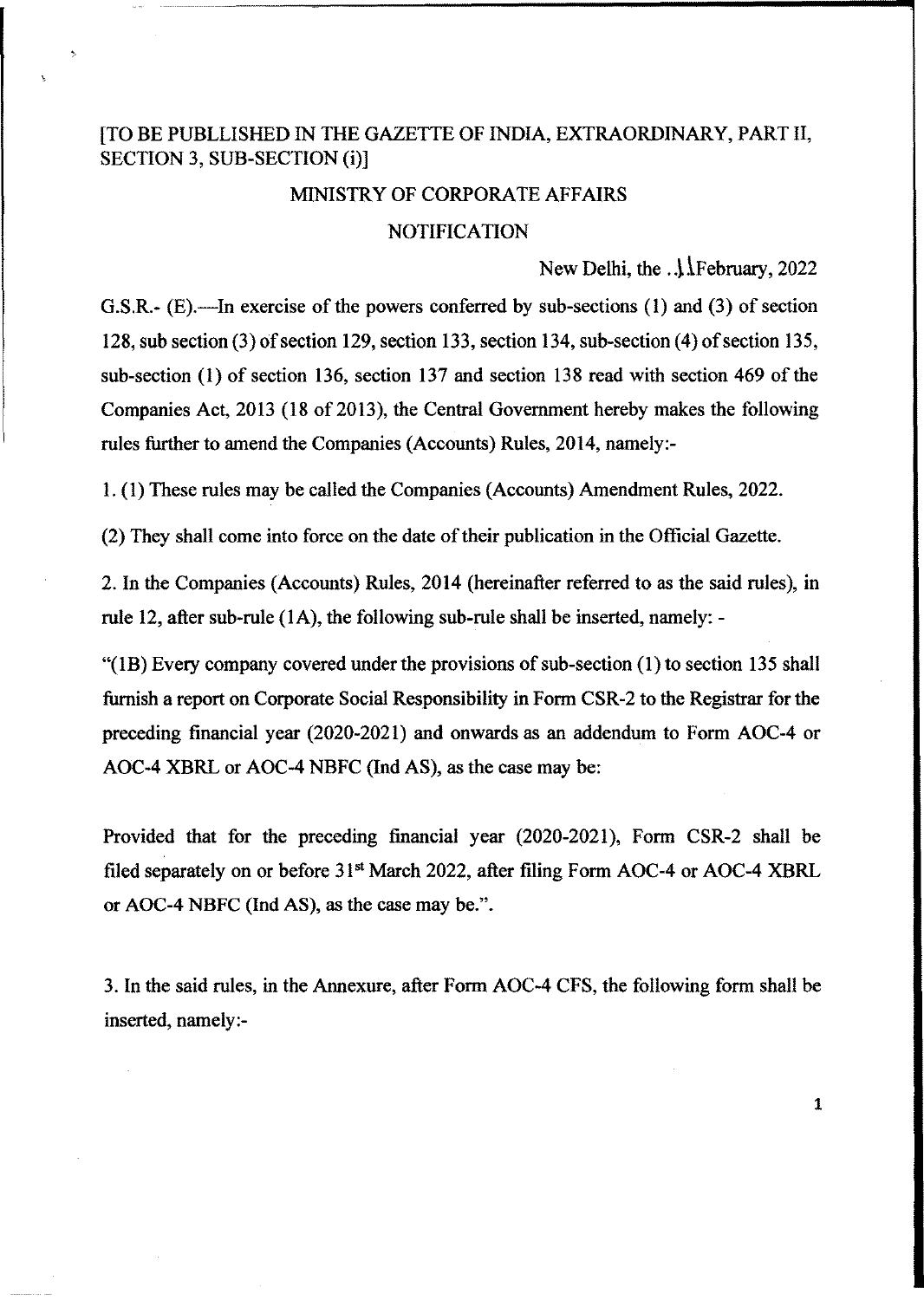| $CSR-2$<br>[Pursuant to sub-rule (1B) of Rule 12 of<br>Companies (Accounts) Rules, 2014]                           | <b>Social</b><br><b>Report</b><br>Corporate<br>0 <sub>II</sub><br><b>Responsibility (CSR)</b> |
|--------------------------------------------------------------------------------------------------------------------|-----------------------------------------------------------------------------------------------|
| o English o Hindi<br>Form language                                                                                 |                                                                                               |
| Refer the instruction kit for filing the form.                                                                     |                                                                                               |
| *(a) Corporate Identity Number (CIN) of the company<br>1.                                                          |                                                                                               |
| *(b) Name of the company                                                                                           |                                                                                               |
| *(c) Address of the registered office of the company                                                               |                                                                                               |
|                                                                                                                    |                                                                                               |
| *(d) email ID of the company                                                                                       |                                                                                               |
| (a) *Financial Year to which the Corporate Social Responsibility details pertain:<br>2.<br>(DD/MM/YYYY)<br>From    | (DD/MM/YYYY)                                                                                  |
| (b) *SRN of form AOC-4/ AoC-4 XBRL/ AoC-4 NBFC filed by the company for its                                        |                                                                                               |
| standalone financial statements                                                                                    |                                                                                               |
| 3.<br>$(i)$ *Net Worth<br>(ii) *Turnover                                                                           |                                                                                               |
| (iii) *Net Profit                                                                                                  |                                                                                               |
| (iv) Criteria that triggered CSR applicability                                                                     |                                                                                               |
| (a)*(i)Whether CSR Committee has been constituted<br>4.                                                            | $O_{\text{Yes}}$ $O_{\text{No}}$ $O_{\text{Not Applicable}}$                                  |
| (ii) Number of directors composing CSR Committee<br>(iii) Number of meetings of CSR Committee held during the year |                                                                                               |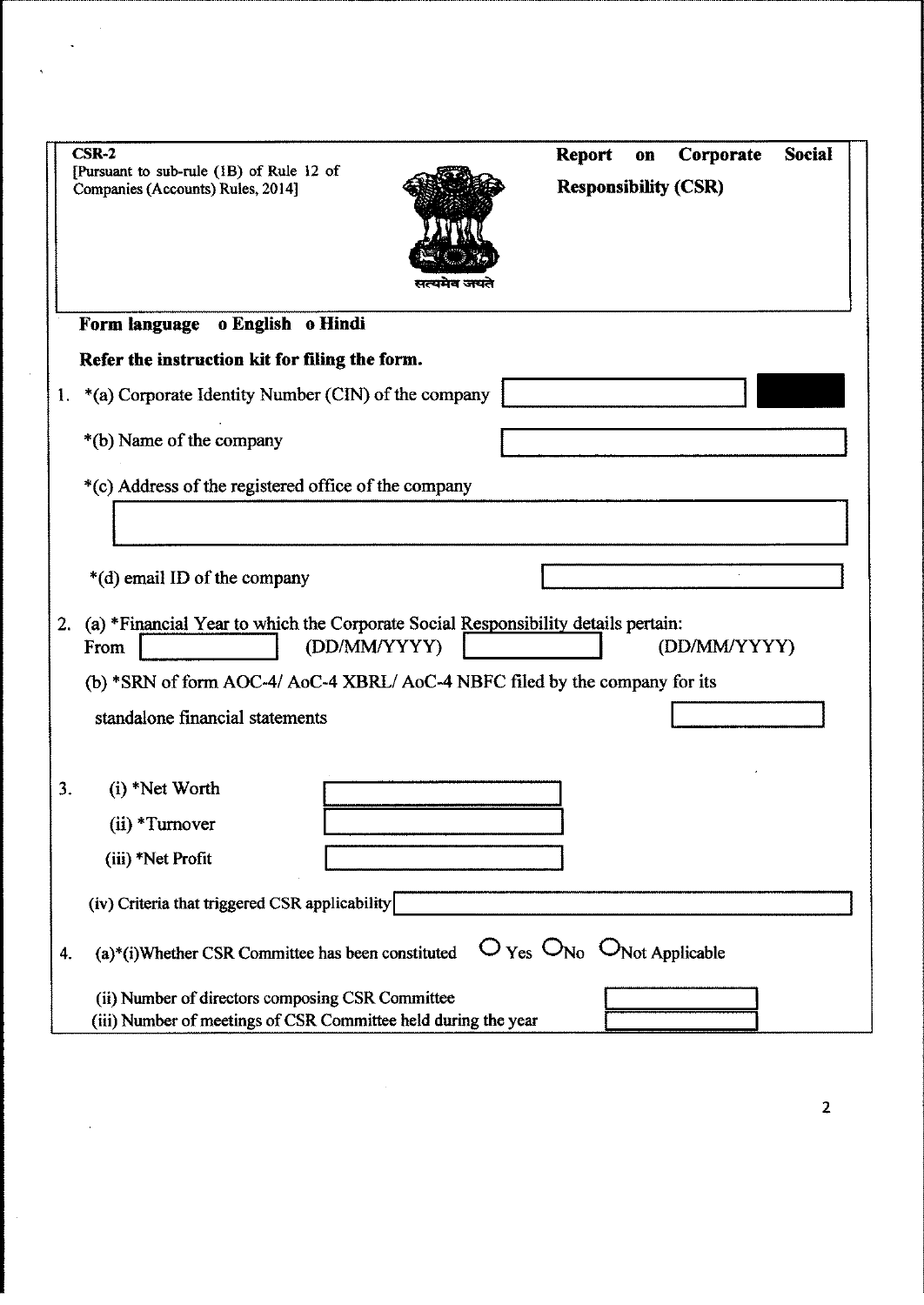|                         | <b>DIN</b>                                                                                                                                                                                                                    | <b>Name</b><br><b>Director</b> | of           | Category                                                                                                                                                                          | No. of meetings of CSR Committee<br>attended during the year                                                                                                                                                                                                     |                                                |
|-------------------------|-------------------------------------------------------------------------------------------------------------------------------------------------------------------------------------------------------------------------------|--------------------------------|--------------|-----------------------------------------------------------------------------------------------------------------------------------------------------------------------------------|------------------------------------------------------------------------------------------------------------------------------------------------------------------------------------------------------------------------------------------------------------------|------------------------------------------------|
|                         |                                                                                                                                                                                                                               |                                |              |                                                                                                                                                                                   |                                                                                                                                                                                                                                                                  |                                                |
|                         |                                                                                                                                                                                                                               |                                |              |                                                                                                                                                                                   |                                                                                                                                                                                                                                                                  |                                                |
|                         |                                                                                                                                                                                                                               |                                |              |                                                                                                                                                                                   |                                                                                                                                                                                                                                                                  |                                                |
| ٠                       | $(b)(i)$ <sup>*</sup> Whether the company has a website<br>(ii) If Yes, Provide web-link<br>of Companies (CSR Policy) Rules, 2014:<br>Composition of CSR committee<br><b>CSR Policy</b><br>CSR projects approved by the board |                                |              | $(c)$ <sup>*</sup> (i) Whether Impact assessment of CSR projects is carried<br>out in pursuance of sub-rule (3) of Rule 8 of<br>Companies (CSR Policy) Rules, 2014, if applicable | $O_{Yes}O_{No}$<br>(iii) Whether following has been disclosed on the website of the company in pursuance of Rule 9<br>$O_{\text{Yes}}O_{\text{No}}O_{\text{NA}}$<br>$O_{Yes}O_{No}$<br>$O_{Yes}O_{No}$<br>$\bigcirc$ Yes $\bigcirc$ No $\bigcirc$ Not Applicable |                                                |
|                         | (iii) Provide web-link, if any                                                                                                                                                                                                |                                |              | (ii) *If Yes, whether the same has been disclosed in the Board Report                                                                                                             | $\rm O\,_{Yes}$ $\rm O\,_{No}$<br>$(d)(i)$ <sup>*</sup> Whether any amount is available for set off in pursuance of sub-rule (3)                                                                                                                                 | $\bigcirc$ $_{\rm Yes}$ $\bigcirc$ $_{\rm No}$ |
|                         |                                                                                                                                                                                                                               |                                |              | of Rule 7 of Companies (CSR Policy) Rules, 2014                                                                                                                                   |                                                                                                                                                                                                                                                                  |                                                |
| <b>S. No.</b>           | (ii) If yes, provide details:<br><b>Financial</b><br>Year                                                                                                                                                                     |                                | off (in Rs.) | Amount available for set-                                                                                                                                                         | Amount set-off in the<br>financial year, if any (in                                                                                                                                                                                                              | <b>Balance Amount</b><br>(in Rs.)              |
| 1                       | $FY-1$                                                                                                                                                                                                                        |                                |              |                                                                                                                                                                                   | Rs)                                                                                                                                                                                                                                                              |                                                |
|                         | (Financial                                                                                                                                                                                                                    |                                |              |                                                                                                                                                                                   |                                                                                                                                                                                                                                                                  |                                                |
|                         | Year                                                                                                                                                                                                                          | End                            |              |                                                                                                                                                                                   |                                                                                                                                                                                                                                                                  |                                                |
|                         | Date)                                                                                                                                                                                                                         |                                |              |                                                                                                                                                                                   |                                                                                                                                                                                                                                                                  |                                                |
| $\overline{2}$          | $FY-2$                                                                                                                                                                                                                        |                                |              |                                                                                                                                                                                   |                                                                                                                                                                                                                                                                  |                                                |
|                         |                                                                                                                                                                                                                               |                                |              |                                                                                                                                                                                   |                                                                                                                                                                                                                                                                  |                                                |
|                         | (Financial                                                                                                                                                                                                                    |                                |              |                                                                                                                                                                                   |                                                                                                                                                                                                                                                                  |                                                |
|                         | Year                                                                                                                                                                                                                          | End                            |              |                                                                                                                                                                                   |                                                                                                                                                                                                                                                                  |                                                |
|                         | Date)                                                                                                                                                                                                                         |                                |              |                                                                                                                                                                                   |                                                                                                                                                                                                                                                                  |                                                |
| $\overline{\mathbf{3}}$ | $FY-3$                                                                                                                                                                                                                        |                                |              |                                                                                                                                                                                   |                                                                                                                                                                                                                                                                  |                                                |
|                         | (Financial                                                                                                                                                                                                                    |                                |              |                                                                                                                                                                                   |                                                                                                                                                                                                                                                                  |                                                |
|                         | Year<br>Date)                                                                                                                                                                                                                 | End                            |              |                                                                                                                                                                                   |                                                                                                                                                                                                                                                                  |                                                |

 $\bar{\lambda}$ 

 $\hat{\mathcal{A}}$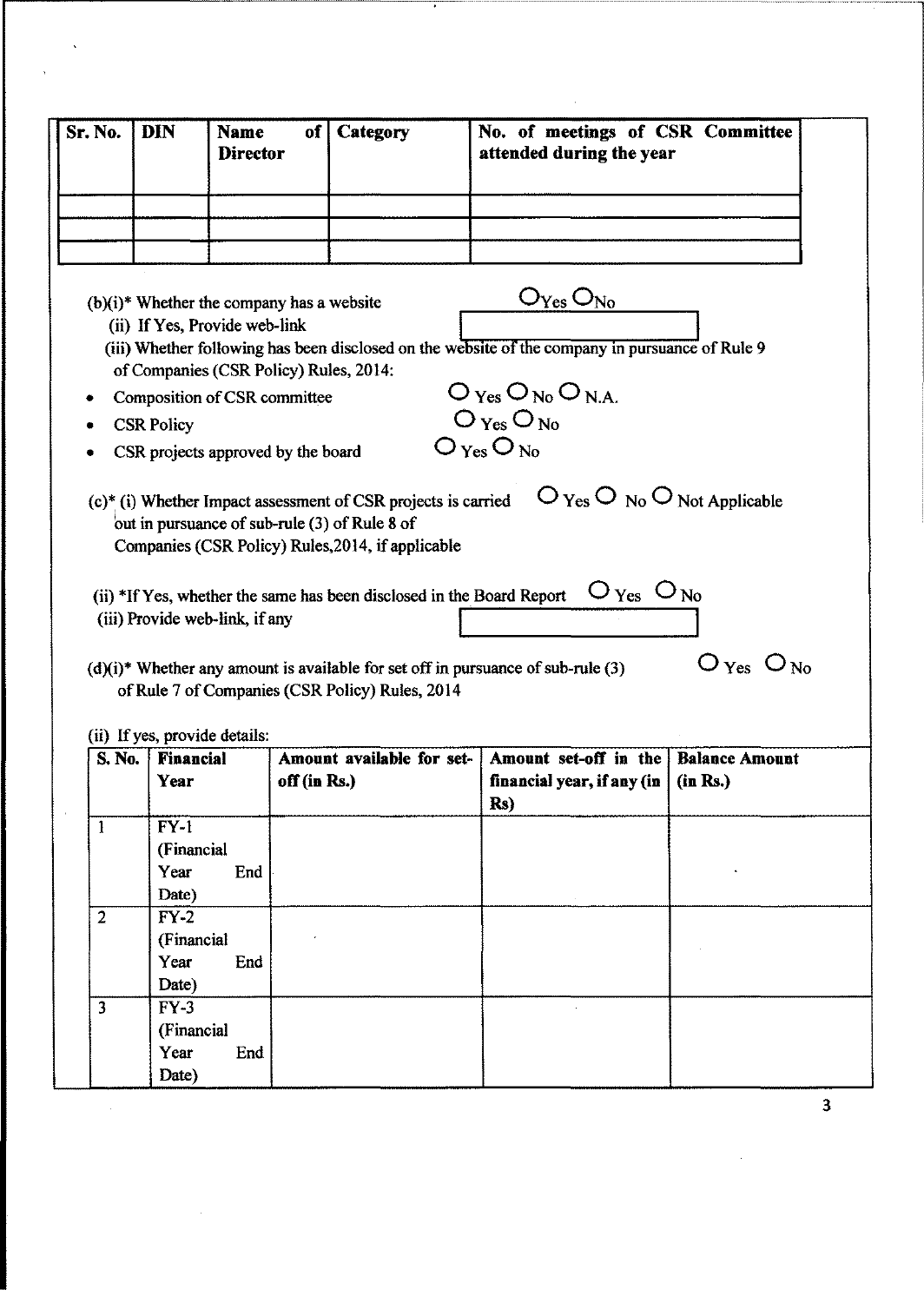|    |                | Total                                                                                                                                                                                   |   |        |        |     |   |                                 |     |        |    |
|----|----------------|-----------------------------------------------------------------------------------------------------------------------------------------------------------------------------------------|---|--------|--------|-----|---|---------------------------------|-----|--------|----|
| 5. |                | (a)* Whether the company has completed the<br>period of three financial years since its incorporation                                                                                   |   |        |        | Yes |   | N <sub>o</sub>                  |     |        |    |
|    |                | (b) If no, then provide the number of financial years<br>completed since incorporation<br>$(c)$ * Net Profit & other details for the preceding financial years:                         |   |        |        |     |   |                                 |     |        |    |
|    | S. No.         | <b>Particulars</b>                                                                                                                                                                      |   |        |        |     |   |                                 |     |        |    |
|    |                |                                                                                                                                                                                         |   |        | $FY-1$ |     |   | <b>Amount (in Rs)</b><br>$FY-2$ |     | $FY-3$ |    |
|    | 1              | Profit before tax                                                                                                                                                                       |   |        |        |     |   |                                 |     |        |    |
|    | $\overline{2}$ | Net Profit computed u/s 198                                                                                                                                                             |   |        |        |     |   |                                 |     |        |    |
|    | 3              | Total amount adjusted as per rule 2(1)(h) of                                                                                                                                            |   |        |        |     |   |                                 |     |        |    |
|    |                | the CSR Policy Rules 2014                                                                                                                                                               |   |        |        |     |   |                                 |     |        |    |
|    | 4              | Total Net Profit for section 135 (2-3)                                                                                                                                                  |   |        |        |     |   |                                 |     |        |    |
| 6. |                | $(a)^*$ 2% of Average net profit of the company as per section 135(5)<br>(b)* Surplus arising out of the CSR projects/ programs or activities of<br>the previous financial year, if any |   |        |        |     |   |                                 |     |        |    |
|    |                | (c)* Amount required to be set off for the financial year, if any                                                                                                                       |   |        |        |     |   |                                 |     |        |    |
|    |                | $(d)^*$ Total CSR obligation for the financial year $(6a+6b-6c)$                                                                                                                        |   |        |        |     |   |                                 |     |        |    |
|    |                | 7. (a)* Whether CSR amount for the financial year has been spent                                                                                                                        |   |        |        |     |   |                                 | Yes |        | No |
|    |                | (b) If yes, CSR amount has been spent against:<br>O Ongoing projects<br>O Other than ongoing projects<br>O Both (Ongoing and other than ongoing projects)                               |   |        |        |     |   |                                 |     |        |    |
|    |                | (i) Details of CSR amount spent against ongoing projects for the financial year:                                                                                                        |   |        |        |     |   |                                 |     |        |    |
|    |                | Number of Ongoing Projects for the financial year                                                                                                                                       |   |        |        |     |   |                                 |     |        |    |
|    | 2              | $\mathbf{3}$<br>4                                                                                                                                                                       | 5 | 6<br>7 |        | 8   | 9 | 10                              |     |        |    |

 $\label{eq:2.1} \frac{1}{\sqrt{2}}\int_{\mathbb{R}^3}\frac{1}{\sqrt{2}}\left(\frac{1}{\sqrt{2}}\right)^2\frac{1}{\sqrt{2}}\left(\frac{1}{\sqrt{2}}\right)^2\frac{1}{\sqrt{2}}\left(\frac{1}{\sqrt{2}}\right)^2\frac{1}{\sqrt{2}}\left(\frac{1}{\sqrt{2}}\right)^2.$ 

 $\label{eq:2.1} \begin{split} \frac{1}{\sqrt{2\pi}}\left(\frac{1}{\sqrt{2\pi}}\right) & = \frac{1}{2\sqrt{2\pi}}\left(\frac{1}{\sqrt{2\pi}}\right) \frac{1}{\sqrt{2\pi}} \end{split}$ 

 $\overline{\phantom{a}}$ 

 $\label{eq:2.1} \frac{1}{\sqrt{2\pi}}\int_{0}^{\infty}\frac{1}{\sqrt{2\pi}}\left(\frac{1}{\sqrt{2\pi}}\right)^{2}d\mu$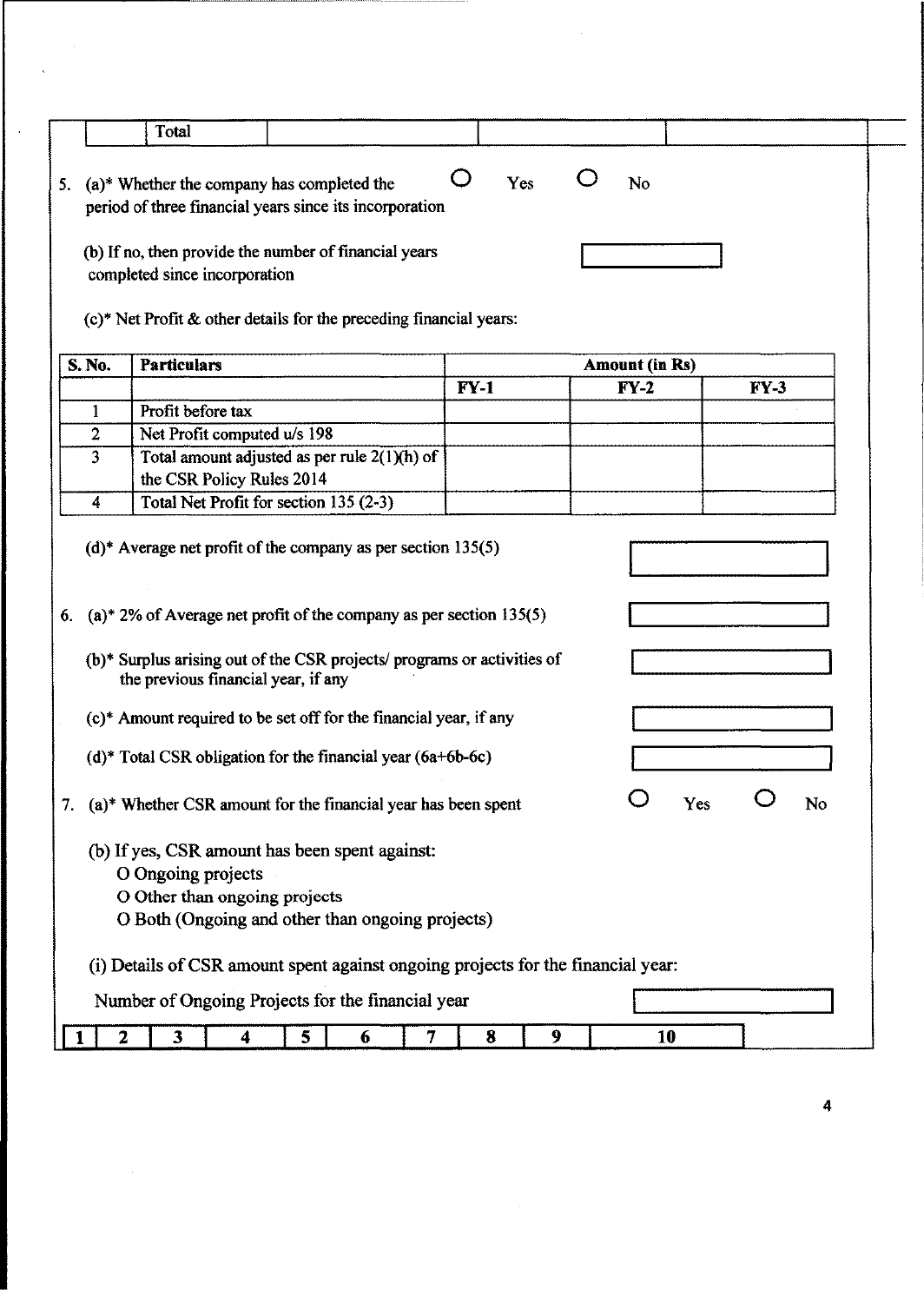| S.<br>N<br>$\mathbf{0}$ | Proj<br>ect<br>ID | <b>Item</b><br>fro<br>$\mathbf{m}$<br>the<br>list<br>of | <b>Name</b><br>of the<br><b>Project</b> | $\mathbf{L}\mathbf{0}$<br>cal<br>Ar<br>ea<br>$\alpha$<br>es/ | Locatio<br>Proj<br>Amo<br>n of the<br>ect<br>unt<br>Project<br>dur<br>atio<br>n (in<br>cial<br>mon |                  | spent<br>in the<br>Finan | Mode<br>of<br>Imple<br>ment<br>ation<br>$\ddot{}$ | <b>Mode</b><br>Implementation<br><b>Through</b><br>Implementing<br><b>Agency</b> |                                               |      |  |
|-------------------------|-------------------|---------------------------------------------------------|-----------------------------------------|--------------------------------------------------------------|----------------------------------------------------------------------------------------------------|------------------|--------------------------|---------------------------------------------------|----------------------------------------------------------------------------------|-----------------------------------------------|------|--|
|                         |                   | acti<br>vitie<br>s in<br>sche<br>dule<br>VII            |                                         | N <sub>o</sub>                                               | St<br>at<br>е                                                                                      | Di<br>str<br>ict | ths)                     | Year<br>(in)<br><b>Rs.</b> )                      | <b>Direc</b><br>t<br>(Yes/<br>No)                                                | <b>CSR</b><br><b>Regis</b><br>tratio<br>n No. | Name |  |
| $\mathbf{1}$            |                   |                                                         |                                         |                                                              |                                                                                                    |                  |                          |                                                   |                                                                                  |                                               |      |  |
| $\overline{c}$          |                   |                                                         |                                         |                                                              |                                                                                                    |                  |                          |                                                   |                                                                                  |                                               |      |  |
| 3                       |                   |                                                         |                                         |                                                              |                                                                                                    |                  |                          |                                                   |                                                                                  |                                               |      |  |
| 4                       |                   |                                                         |                                         |                                                              |                                                                                                    |                  |                          |                                                   |                                                                                  |                                               |      |  |
| 5                       |                   |                                                         |                                         |                                                              |                                                                                                    |                  |                          |                                                   |                                                                                  |                                               |      |  |
|                         |                   |                                                         |                                         |                                                              |                                                                                                    |                  | Tota                     | XX                                                |                                                                                  |                                               |      |  |

(ii) Details of CSR amount spent against other than ongoing projects for the financial year:

Number of Other than Ongoing Projects for the financial year

| $\mathbf{1}$   | $\overline{2}$                            | 3                      | 4                             | 5                          |                 | 6                                                                             | 7                                                               | 8                                                                                 |             |  |
|----------------|-------------------------------------------|------------------------|-------------------------------|----------------------------|-----------------|-------------------------------------------------------------------------------|-----------------------------------------------------------------|-----------------------------------------------------------------------------------|-------------|--|
| S.<br>No.      | Item<br>from<br>the list<br>of<br>activit | Name of the<br>Project | Local<br>Area<br>(Yes/<br>No) | Location of the<br>Project |                 | <b>Amount</b><br>in<br><b>Spent</b><br>the<br><b>Financial</b><br>Year<br>(in | of<br>Mode<br>Implement<br>ation -<br><b>Direct</b><br>(Yes/No) | Mode<br>of<br>Implementation -<br><b>Through</b><br>Implementing<br><b>Agency</b> |             |  |
|                | ies in<br>sched<br>ulc<br><b>VII</b>      |                        |                               | <b>State</b>               | <b>District</b> | $Rs.$ )                                                                       |                                                                 | <b>CSR</b><br><b>Registrat</b><br>ion No.                                         | <b>Name</b> |  |
|                |                                           |                        |                               |                            |                 |                                                                               |                                                                 |                                                                                   |             |  |
| $\overline{2}$ |                                           |                        |                               |                            |                 |                                                                               |                                                                 |                                                                                   |             |  |
| 3              |                                           |                        |                               |                            |                 |                                                                               |                                                                 |                                                                                   |             |  |
|                |                                           |                        |                               |                            | Total           | XX                                                                            |                                                                 |                                                                                   |             |  |

(c)\* Amount spent in Administrative Overheads

(d)\* Amount spent on Impact Assessment, if applicable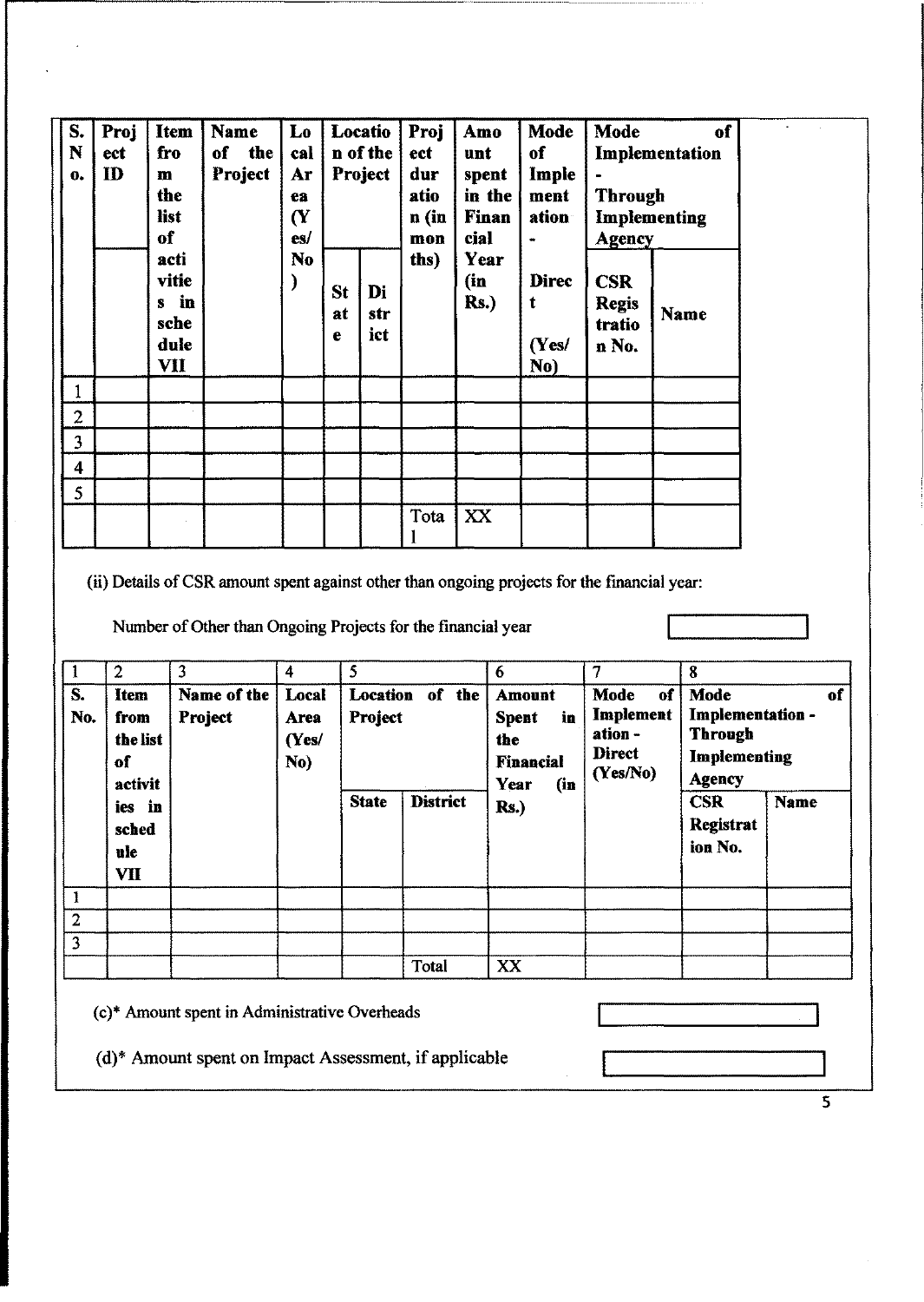|    | (e)* Total Amount Spent for the Financial Year                                                                                                                                                                                                                                                                                                            |  |  |  |  |  |  |  |  |  |
|----|-----------------------------------------------------------------------------------------------------------------------------------------------------------------------------------------------------------------------------------------------------------------------------------------------------------------------------------------------------------|--|--|--|--|--|--|--|--|--|
|    | $(f^*$ Amount unspent/ (excess) spent for the Financial Year [6(d)-7(e)]<br>unspent for Ongoing projects)                                                                                                                                                                                                                                                 |  |  |  |  |  |  |  |  |  |
|    | $(g)^*$ Amount eligible for transfer to Unspent CSR Account for the Financial<br>Year as per Section 135(6) (before adjustments)                                                                                                                                                                                                                          |  |  |  |  |  |  |  |  |  |
|    | (h)* Amount to be transferred to Fund specified in Schedule VII for the<br>Financial Year (if total unspent for the Financial Year is greater than<br>unspent for Ongoing projects)                                                                                                                                                                       |  |  |  |  |  |  |  |  |  |
|    | 8. Details of transfer of Unspent CSR amount for the financial year:                                                                                                                                                                                                                                                                                      |  |  |  |  |  |  |  |  |  |
|    | (a) Transfer to Unspent CSR account as per Section 135(6)                                                                                                                                                                                                                                                                                                 |  |  |  |  |  |  |  |  |  |
|    | actually   Date of Transfer<br>Deficiency, if any<br>be<br>Amount<br>Amount<br>to<br>transferred to Unspent<br>transferred to Unspent<br><b>CSR</b> account<br><b>CSR</b> account                                                                                                                                                                         |  |  |  |  |  |  |  |  |  |
|    |                                                                                                                                                                                                                                                                                                                                                           |  |  |  |  |  |  |  |  |  |
|    | (b) Transfer to Fund specified in Schedule VII as per second proviso to Section 135(5) for the Financial<br>Year:<br>Date of Transfer<br>be<br>actually<br>Deficiency, if any<br>Amount<br>Amount<br>to<br>transferred<br>transferred<br>Fund<br>Fund<br>to<br>$\mathbf{t}$<br>specified in Schedule<br>specified in Schedule<br><b>VII</b><br><b>VII</b> |  |  |  |  |  |  |  |  |  |
| 9. | *Specify the reason(s) if the company has failed to spend two per cent of the average net profit as per section<br>135(5):                                                                                                                                                                                                                                |  |  |  |  |  |  |  |  |  |
|    | 10. *Whether any unspent amount of preceding three financial years (financial year ending after 22 <sup>nd</sup><br>January 2021) has been spent in the financial year<br>$O_{Yes}$ $O_{No}$                                                                                                                                                              |  |  |  |  |  |  |  |  |  |
|    | (a) Details of CSR amount spent in the financial year pertaining to three preceding financial year(s):                                                                                                                                                                                                                                                    |  |  |  |  |  |  |  |  |  |
|    | 6                                                                                                                                                                                                                                                                                                                                                         |  |  |  |  |  |  |  |  |  |

 $\hat{\boldsymbol{\beta}}$ 

 $\frac{1}{2} \left( \frac{1}{2} \right)$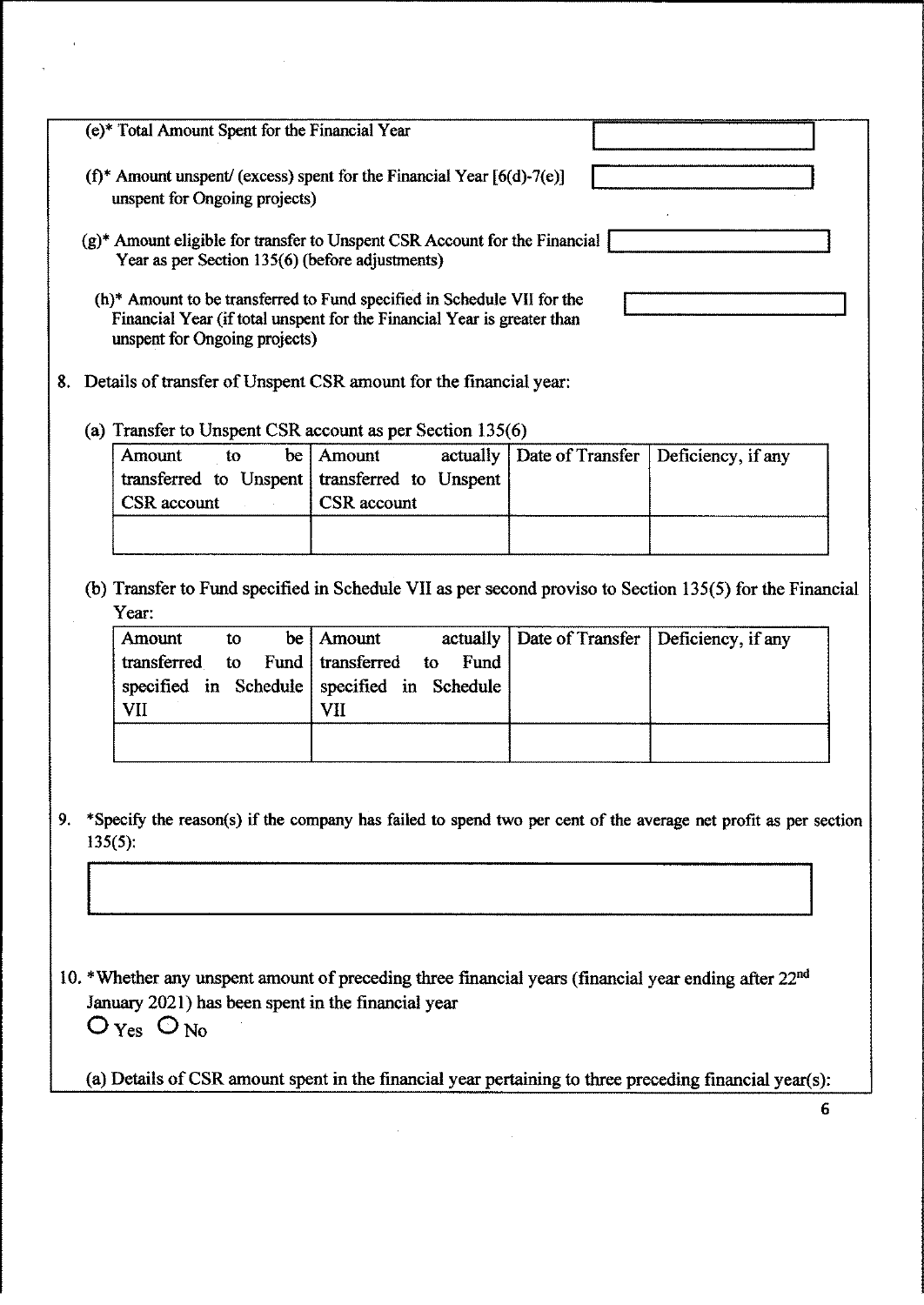| 1              | $\overline{2}$ | 3                    | 4              | 5            | 6                           |                | 7        | 8              |
|----------------|----------------|----------------------|----------------|--------------|-----------------------------|----------------|----------|----------------|
| $\mathsf{S}$   | Prece          | Amount               | <b>Balance</b> | Amount       | Amount transferred   Amount |                |          | <b>Deficie</b> |
|                | ding           | <b>transfer</b>      | Amount in      | <b>Spent</b> | to<br>a                     | Fund<br>as     | remaini  | if<br>ncy,     |
| NI             | Fina           | red<br>$\mathbf{to}$ | <b>Unspent</b> | in<br>the    | specified                   | under          | ng to be | any            |
| $\mathbf o$    | ncial          | <b>Unspen</b>        | <b>CSR</b>     | Financi      | Schedule VII as per         |                | spent in |                |
|                | Year(          | CSR<br>ŧ.            | Account        | al Year      | second proviso to           |                | succeed  |                |
|                | s)             | Account              | under          | (in Rs)      | Section 135(5), if          |                | ing      |                |
|                |                | under                | section 135    |              | any                         |                | financia |                |
|                |                | Section              | $(6)$ (in Rs)  |              |                             |                | years    |                |
|                |                | 135(6)               |                |              |                             |                | (in Rs)  |                |
|                |                | (in Rs.)             |                |              |                             |                |          |                |
|                |                |                      |                |              | Amount                      | Date of        |          |                |
|                |                |                      |                |              | (in Rs)                     | <b>Transfe</b> |          |                |
| 1              |                |                      |                |              |                             | г              |          |                |
|                | $FY-1$         |                      |                |              |                             |                |          |                |
| $\overline{2}$ | $FY-2$         |                      |                |              |                             |                |          |                |
| $\overline{3}$ | $FY-3$         |                      |                |              |                             |                |          |                |
|                |                |                      |                |              |                             |                |          |                |

(b) Details of CSR amount spent in the financial year for ongoing projects of the preceding financial year(s):

•

Number of Ongoing Projects

|                        | $\overline{2}$ | 3                             | 4                                                                                        | 5                                                                                                                                       | 6                                                                                 | 7                                                                                                           | 8                                                       |
|------------------------|----------------|-------------------------------|------------------------------------------------------------------------------------------|-----------------------------------------------------------------------------------------------------------------------------------------|-----------------------------------------------------------------------------------|-------------------------------------------------------------------------------------------------------------|---------------------------------------------------------|
| S<br>N<br>$\mathbf{o}$ | Projec<br>tID  | Name<br>of the<br>Proje<br>ct | Financial<br>Year<br>$\mid$ in $\mid$<br>which<br>the<br>project<br>was<br>commen<br>ced | <b>Amount</b><br>spent for $ $<br><b>the</b><br>project at $ $<br>the<br>beginnin<br>g of the<br>Financial<br>Year (In<br>$\mathbf{Rs}$ | <b>Amount</b><br>Spent in<br>the<br>Financial<br>Year<br>$\int$ (in $\int$<br>Rs) | Cumulati  <br>ve<br><b>Amount</b><br>Spent at $ $<br>the<br>of<br>Financial<br>Year<br>(in<br>$\mathbf{Rs}$ | Status of the<br>project<br>Completed<br>end   /Ongoing |
| $\mathbf{1}$           |                |                               |                                                                                          |                                                                                                                                         |                                                                                   |                                                                                                             |                                                         |
| $\overline{2}$         |                |                               |                                                                                          |                                                                                                                                         |                                                                                   |                                                                                                             |                                                         |
| 3                      |                |                               |                                                                                          |                                                                                                                                         |                                                                                   |                                                                                                             |                                                         |
| 4                      |                |                               |                                                                                          |                                                                                                                                         |                                                                                   |                                                                                                             |                                                         |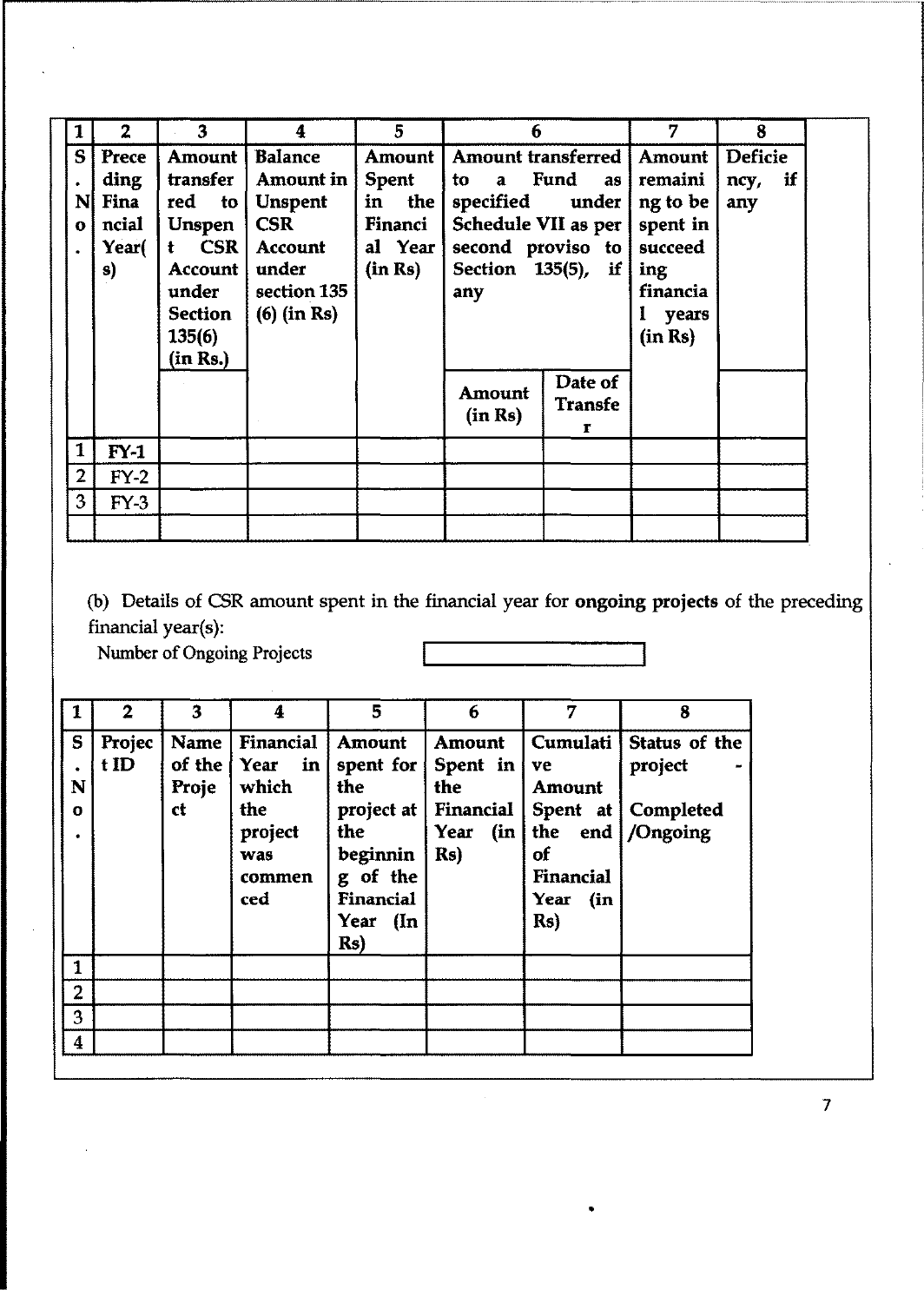(c) (i) Whether any new CSR project has been undertaken in the financial year from the Unspent amount  $O_{Yes}$   $O_{No}$ pertaining to preceding three financial years :

(ii) If yes, nature of the new CSR Project(s) is/are :

- O Ongoing project(s)
- O Other than ongoing project(s)
- O Both (Ongoing and other than ongoing projects)

(iii) Details of amount spent against new ongoing CSR project in the financial year :

Number of Ongoing Projects

| 1              | $\mathbf{2}$      | 3                                                      | 4                                                               | 5                                   | 6                                                                         |               | $\overline{7}$                 | 8                                                  | 9                                                             | 10                                   |                                               | 11                                   |
|----------------|-------------------|--------------------------------------------------------|-----------------------------------------------------------------|-------------------------------------|---------------------------------------------------------------------------|---------------|--------------------------------|----------------------------------------------------|---------------------------------------------------------------|--------------------------------------|-----------------------------------------------|--------------------------------------|
| S.<br>N<br>0.  | Proj<br>ect<br>ID | Fina<br>ncia<br>ı<br>year<br>to<br>whic<br>$\mathbf h$ | <b>Item</b><br>fro<br>$\mathbf{m}$<br>the<br>list<br>of<br>acti | <b>Name</b><br>of<br>the<br>project | Lo<br>cal<br>Ar<br>ea<br>$\overline{\mathbf{Y}}$<br>es/<br>N <sub>0</sub> |               | Locatio<br>n of the<br>Project | Proj<br>ect<br>dur<br>atio<br>n (in<br>mon<br>ths) | Amo<br>unt<br>spent<br>in the<br><b>Finan</b><br>cial<br>Year | Mode<br>of<br>Imple<br>ment<br>ation | Mode<br><b>Through</b><br>Agency              | of<br>Implementation<br>Implementing |
|                |                   | the<br>new<br>proj<br>ect<br>pert<br>ains              | vitie<br>s in<br>sche<br>dule<br>VII                            |                                     |                                                                           | St<br>at<br>e | Di<br>str<br>ict               |                                                    | (in<br><b>Rs.)</b>                                            | <b>Direc</b><br>ŧ<br>(Yes/<br>No)    | <b>CSR</b><br><b>Regis</b><br>tratio<br>n No. | <b>Name</b>                          |
| 1              |                   |                                                        |                                                                 |                                     |                                                                           |               |                                |                                                    |                                                               |                                      |                                               |                                      |
| $\overline{2}$ |                   |                                                        |                                                                 |                                     |                                                                           |               |                                |                                                    |                                                               |                                      |                                               |                                      |
| 3              |                   |                                                        |                                                                 |                                     |                                                                           |               |                                |                                                    |                                                               |                                      |                                               |                                      |
| 4              |                   |                                                        |                                                                 |                                     |                                                                           |               |                                |                                                    |                                                               |                                      |                                               |                                      |
| 5              |                   |                                                        |                                                                 |                                     |                                                                           |               |                                |                                                    |                                                               |                                      |                                               |                                      |
|                |                   |                                                        |                                                                 |                                     |                                                                           |               |                                | Tota                                               | XX                                                            |                                      |                                               |                                      |

(iv) Details of amount spent against new other than ongoing projects in the financial year:

Number of Other than Ongoing Projects

 $\overline{2}$  $\overline{\mathbf{3}}$  $\overline{4}$  $\overline{5}$  $\overline{6}$  $\overline{7}$  $\overline{\mathbf{8}}$ 9  $\mathbf{1}$ Name **Location of the Mode Mode**  $\overline{\mathbf{S}}$ . Fina **Item** Local **Amount**  $\overline{of}$  $\overline{d}$ of Impleme Implement Project from the project Area Spent in N<sub>0</sub> ncial ation ntationyear the the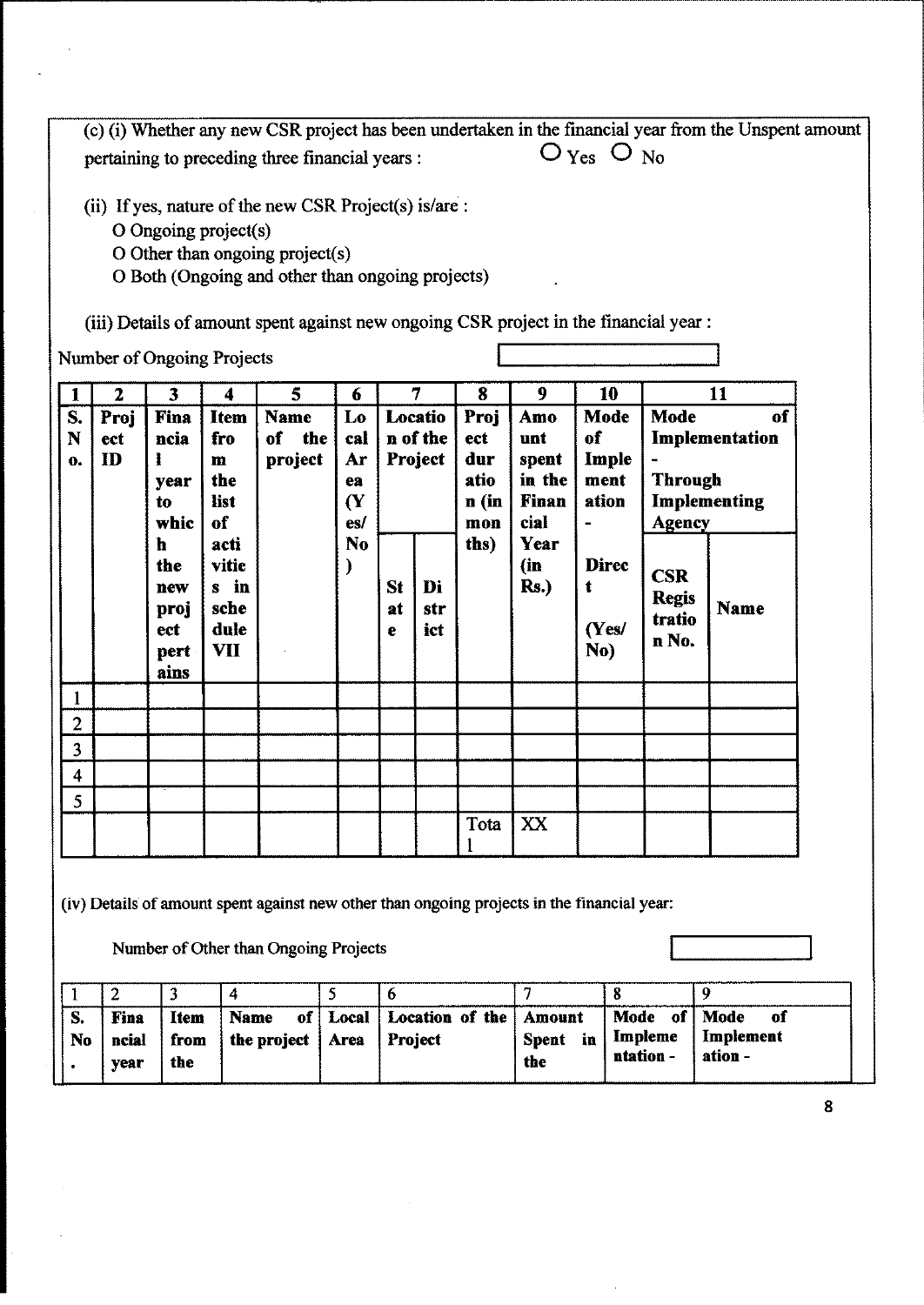|                | to<br>whic<br>h the               | list of<br>activi<br>ties in | (Yes/<br>No) |              |                 | <b>Financial</b><br>Year<br>(n)<br><b>Rs.</b> ) | <b>Direct</b><br>(Yes/No) | <b>Through</b><br>Implementing<br><b>Agency</b> |             |
|----------------|-----------------------------------|------------------------------|--------------|--------------|-----------------|-------------------------------------------------|---------------------------|-------------------------------------------------|-------------|
|                | new<br>proje<br>ct<br>perta<br>in | sched<br>ule<br>VII          |              | <b>State</b> | <b>District</b> |                                                 |                           | <b>CSR</b><br><b>Registra</b><br>tion No.       | <b>Name</b> |
|                |                                   |                              |              |              |                 |                                                 |                           |                                                 |             |
| $\overline{2}$ |                                   |                              |              |              |                 |                                                 |                           |                                                 |             |
| 3              |                                   |                              |              |              |                 |                                                 |                           |                                                 |             |
|                |                                   |                              |              |              | Total           | XX                                              |                           |                                                 |             |

11. Whether any unspent amount pertaining to FY 2014-15 to FY 2019-20 has been spent in the financial year

 $O_{Yes}$   $O_{No}$ 

Details of amount spent against CSR projects in the financial year:

Number of CSR Projects

|                | $\overline{2}$ | 3                      | 4           |               | 5                    | 6            |                 | 7                                          | 8                   | 9                              |      |
|----------------|----------------|------------------------|-------------|---------------|----------------------|--------------|-----------------|--------------------------------------------|---------------------|--------------------------------|------|
| S.             | Finan<br>cial  | Item                   | Name        | $of \sqrt{ }$ | Local                |              | Location of the | Amount                                     | Mode of<br>Implemen | Mode<br>Implementation -       | of   |
| No<br>٠        | year<br>to.    | from<br>the<br>list of | the project |               | Area<br>(Yes/<br>No) | Project      |                 | $\mathbf{in}$<br>Spent<br>the<br>Financial | tation              | <b>Through</b><br>Implementing |      |
|                | which          | activi                 |             |               |                      |              |                 | Year<br>(in)                               | Direct<br>(Yes/No)  | Agency                         |      |
|                | the            | ties in                |             |               |                      | <b>State</b> | <b>District</b> | Rs.                                        |                     | <b>CSR</b>                     | Name |
|                | new            | sched                  |             |               |                      |              |                 |                                            |                     | Registra                       |      |
|                | proje          | ule                    |             |               |                      |              |                 |                                            |                     | tion No.                       |      |
|                | сt             | VII                    |             |               |                      |              |                 |                                            |                     |                                |      |
|                | pertai         |                        |             |               |                      |              |                 |                                            |                     |                                |      |
|                | $\mathbf{n}$   |                        |             |               |                      |              |                 |                                            |                     |                                |      |
|                |                |                        |             |               |                      |              |                 |                                            |                     |                                |      |
| $\overline{2}$ |                |                        |             |               |                      |              |                 |                                            |                     |                                |      |
| 3              |                |                        |             |               |                      |              |                 |                                            |                     |                                |      |
|                |                |                        |             |               |                      |              | Total           | XX                                         |                     |                                |      |

12. \*Whether any capital assets have been created or acquired through CSR spent in the financial year 0 Yes 0 No

If Yes, enter the number of Capital assets created/acquired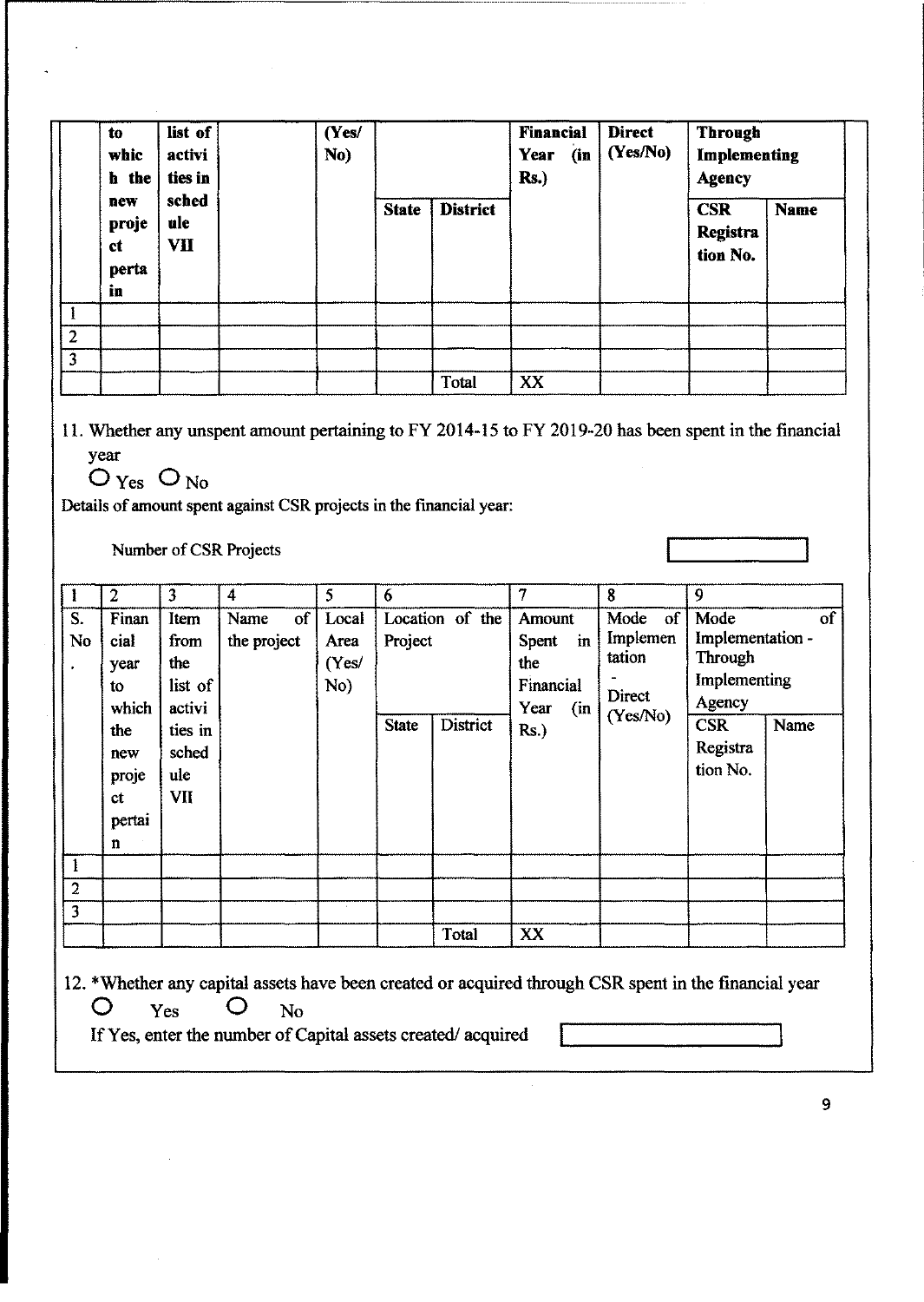|     |                 |                |          |             |                      |      | Furnish the details relating to such asset(s) so created or acquired through CSR spent in the financial year: |
|-----|-----------------|----------------|----------|-------------|----------------------|------|---------------------------------------------------------------------------------------------------------------|
| Sr. |                 |                |          |             |                      |      | Short particulars   Pin code   Date of   Amount   Details of entity/ Authority/ beneficiary of                |
| No. | of the property | of the $\vert$ | creation | of $CSR$    | the registered owner |      |                                                                                                               |
|     | or $asset(s)$   | property       |          | spent       |                      |      |                                                                                                               |
|     | [including]     | or             |          |             |                      |      |                                                                                                               |
|     | complete        | asset(s)       |          |             |                      |      |                                                                                                               |
|     | address<br>and  |                |          |             |                      |      |                                                                                                               |
|     | location of the |                |          |             |                      |      |                                                                                                               |
|     | property]       |                |          |             |                      |      |                                                                                                               |
|     |                 |                |          |             | <b>CSR</b>           | Name | Registered                                                                                                    |
|     |                 |                |          |             | Registration         |      | address                                                                                                       |
|     |                 |                |          |             | Number, if           |      |                                                                                                               |
|     |                 |                |          |             | applicable           |      |                                                                                                               |
|     |                 |                |          |             |                      |      |                                                                                                               |
|     |                 |                | Total    | <b>XXXX</b> |                      |      |                                                                                                               |

(All the fields should be captured as appearing in the revenue record, flat no, house no, Municipal OfficelMunicipal Corporation/ Gram panchayat are to be specified and also the area of the immovable property as well as boundaries)

### Attachments List of Attachment

l.Optional attachment(s), if any

#### **Declaration**

I am authorized by the Board of Directors of the Company vide resolution number \* |<br>
\*Dated to sign this form and declare that all the requirements of Company to sign this form and declare that all the requirements of Companies Act, 2013 and the rules made thereunder in respect of the subject matter of this form and matters incidental thereto have been complied with. I further declare that:

- 13. Whatever is stated in this form and in the attachments thereto is true, correct and complete and no information material to the subject matter of this form has been suppressed or concealed and is as per the original records maintained by the company.
- 14. All the required attachments have been completely and legibly attached to this form.

### To be digitally signed by one director.

\*To be digitally signed by